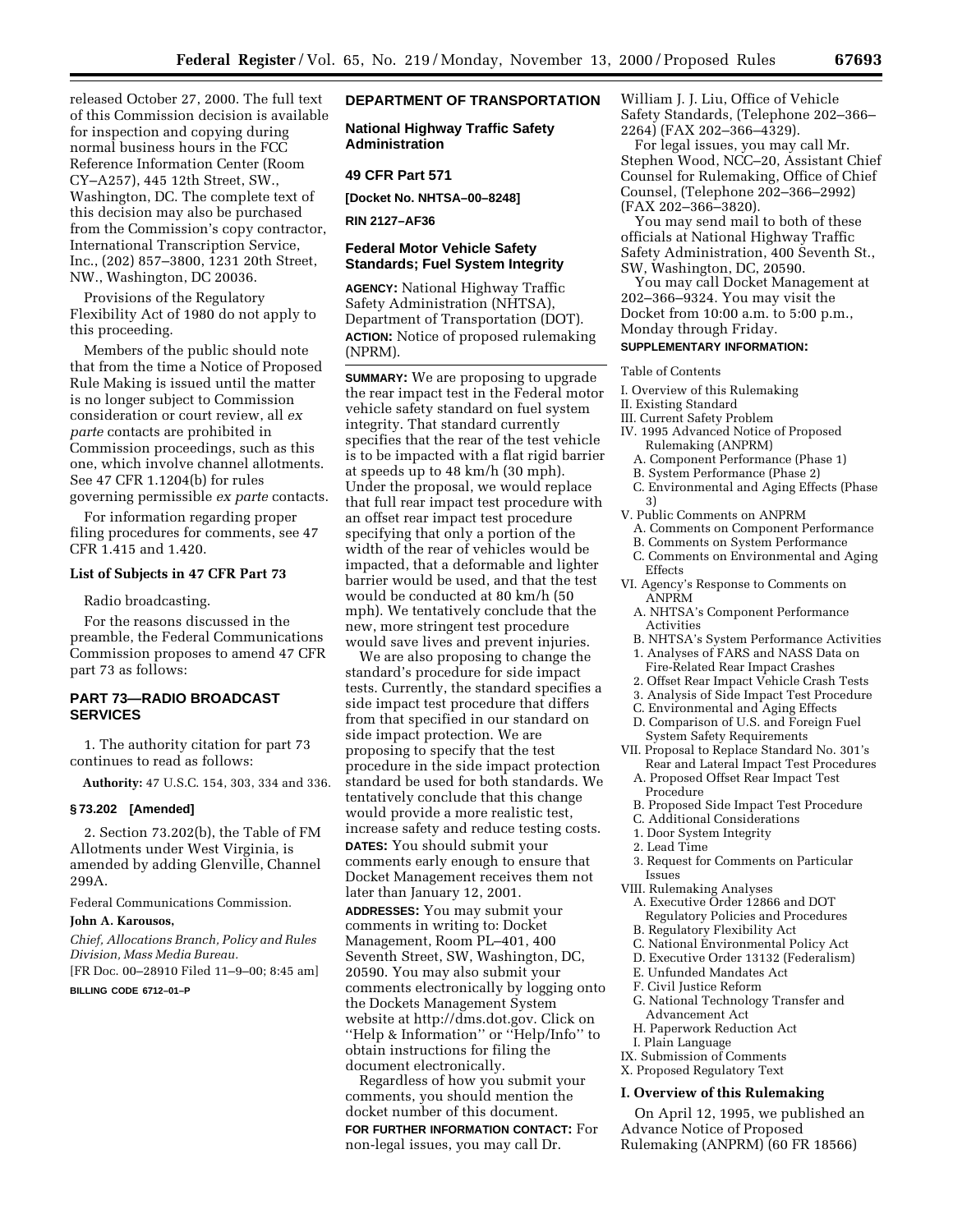announcing our plans to consider upgrading Standard No. 301, Fuel system integrity.<sup>1</sup> Specifically, we announced our plans to consider research and rulemaking activities related to amending Standard No. 301 to:

• define performance criteria for fuel system components directed at reducing the occurrence and spread of vehicle fires;

• modify the existing Standard No. 301 crash test procedures and performance criteria to better simulate the events that lead to serious injury and fatalities in fires; and,

• define the role of environmental and aging factors such as corrosion and vibration as they affect fuel system integrity, and, if appropriate, specify performance criteria related to this area.

Due to the varying complexity of the above three activities, we also announced that we were considering pursuing a three-phase approach to upgrading the standard:

• Phase 1 would focus on requirements for component performance.

• Phase 2 would address system performance.

• Phase 3 would address issues related to environmental and aging effects.

After evaluating the research related to the frontal and rear impact requirements and the comments submitted in response to the ANPRM, we have decided not to pursue rulemaking related to Phases 1 and 3 at this time. Further analysis by NHTSA of the results of research related to fuel system components conducted by the agency and General Motors (GM) is needed before we can determine whether rulemaking is appropriate and, if so, what form it should take.<sup>2</sup> In

2On December 2, 1994, the Secretary of Transportation announced a settlement of an investigation by NHTSA of an alleged safety defect in certain GM pickup trucks with fuel tanks mounted outside the frame rails. Under that settlement, GM is contributing over \$51.3 million for a variety of safety initiatives. Among other things, the settlement is funding research on ways to reduce the occurrence and effects of post-crash fires. All relevant results of this research are being placed in dockets NHTSA–98–3585, NHTSA–98– 3588, Docket No. 96–GMRSCH–GR, and Docket No. 95–20-GR.

In addition, GM is conducting an extensive research program related to engine component fires

addition, we believe that further studies are needed to define the problems associated with environmental and aging effects and determine whether rulemaking would be appropriate to address them.3

After evaluating the research related to Phase 2 and the comments submitted in response to the ANPRM, we have tentatively concluded that a more stringent rear impact test procedure would save lives and reduce injuries. We are, therefore, proposing to strengthen the current crash requirements applicable to vehicles with a gross vehicle weight rating (GVWR) of 4,536 kg (10,000 pounds) or less. Specifically, we are proposing to replace Standard No. 301's current rear impact test procedure with one that involves striking the rear of the test vehicle at 80 km/h (50 mph) with a 1,368 kg (3,015 lb) moving deformable barrier at a 70 percent overlap with the test vehicle. We are also proposing to replace Standard No. 301's lateral impact test procedure with the current side impact test procedure of Standard No. 214, Side impact protection. We tentatively conclude that these changes would help to preserve fuel system integrity in a crash, thereby helping to prevent fire-related fatalities and injuries. In addition, we tentatively conclude that the specification of a single lateral impact test procedure instead of two different test procedures would reduce manufacturer certification and agency enforcement costs.

### **II. Existing Standard**

Standard No. 301 sets performance requirements for the fuel systems of light vehicles, *i.e.*, vehicles with a gross vehicle weight rating (GVWR) of 4,536 kg (10,000 pounds) or less. The standard, which was issued in the 1970s, limits the amount of fuel spillage from fuel systems of vehicles during and after being subjected to a frontal, rear, or lateral impact test.

In the frontal impact test, a vehicle is driven forward into a fixed barrier at 48 km/h (30 mph), while in the side impact test, a 1,814 kg (4,000 lb) barrier moving at 32 km/h (20 mph) is guided into the side of a stationary vehicle, and in the rear impact test, a 1,814 kg (4,000 lb) barrier moving at 48 km/h (30 mph) is guided into the rear of a stationary

vehicle. The standard limits fuel spillage from crash-tested vehicles to 28 grams (1 ounce) by weight during the time period beginning with the start of the impact and ending with the cessation of vehicle motion and to a total of 142 grams (5 ounces) by weight during the 5-minute period beginning with the cessation of motion. During the 25-minute period beginning with the end of the 5-minute period, fuel spillage during any 1-minute interval is limited to 28 grams (1 ounce) by weight.

Similar fuel spillage limits apply to vehicles tested in accordance with the standard's static rollover test procedure. The rollover test is conducted after frontal, rear and lateral impact tests.

### **III. Current Safety Problem**

Preserving fuel system integrity in a crash to prevent occupant exposure to fire is critical. Although vehicle fires are relatively rare events (occurring in only one percent of vehicles in towaway crashes), they tend to be severe in terms of casualties. According to an analysis of the agency's Fatality Analysis Reporting System (FARS) in 1998, four percent (1,411) of light vehicle occupant fatalities occurred in crashes involving fire.4 Overall, the fire itself was deemed to be the most harmful event in the vehicle for about 20 percent (282) of these fatalities.

An analysis of 1991–1998 National Automotive Sampling System (NASS) data shows that about 12,941 occupants per year were exposed to fire in passenger cars and light vehicles (vans, pickup trucks, and multipurpose vehicles with GVWR of 4,536 kg (10,000 lb) or less) that were towed away from the fire. Of those occupants, about 1,062 (8 percent) received moderate or severe burns (AIS 2 and greater). Threequarters of those with moderate and more severe burns had second or third degree burns over more than ninety percent of the body; maximum-severity (AIS 6) burns are nearly always fatal. These statistics underscore the importance of preserving fuel system integrity in a crash in order to prevent vehicle fires.

# **IV. 1995 Advance Notice of Proposed Rulemaking (ANPRM)**

In the 1995 ANPRM, we announced our plans to consider upgrading Standard No. 301. We explained that we were considering using a three-phase approach to upgrade the requirements of Standard No. 301. Phase 1 would focus on requirements for component

<sup>1</sup>Previously, on December 14, 1992, we published a Request for Comments notice (57 FR 59041, Docket No. 92–66, Notice 1) stating that we were ''considering initiating rulemaking to upgrade the protection currently provided by'' Standard No. 301. The notice also requested answers to specific questions related to test impact speeds, impact barriers, effect of vehicle aging on the likelihood of fire, contribution of occupant entrapment to the likelihood of fire-related injuries, etc.

and its propagation into the occupant compartment. Depending on the results of GM's research (which was officially completed in April 2000), we may revisit our decision with respect to Phase 1.

<sup>3</sup>As part of the GM settlement, GM is conducting research on environmental factors and aging effects on fuel system integrity and is preparing a report of its findings. Depending on the results of GM's research, we may also revisit this issue in the future.

<sup>4</sup>These fatalities included fatalities due to burns and/or impact injuries, but not those due to asphyxiation.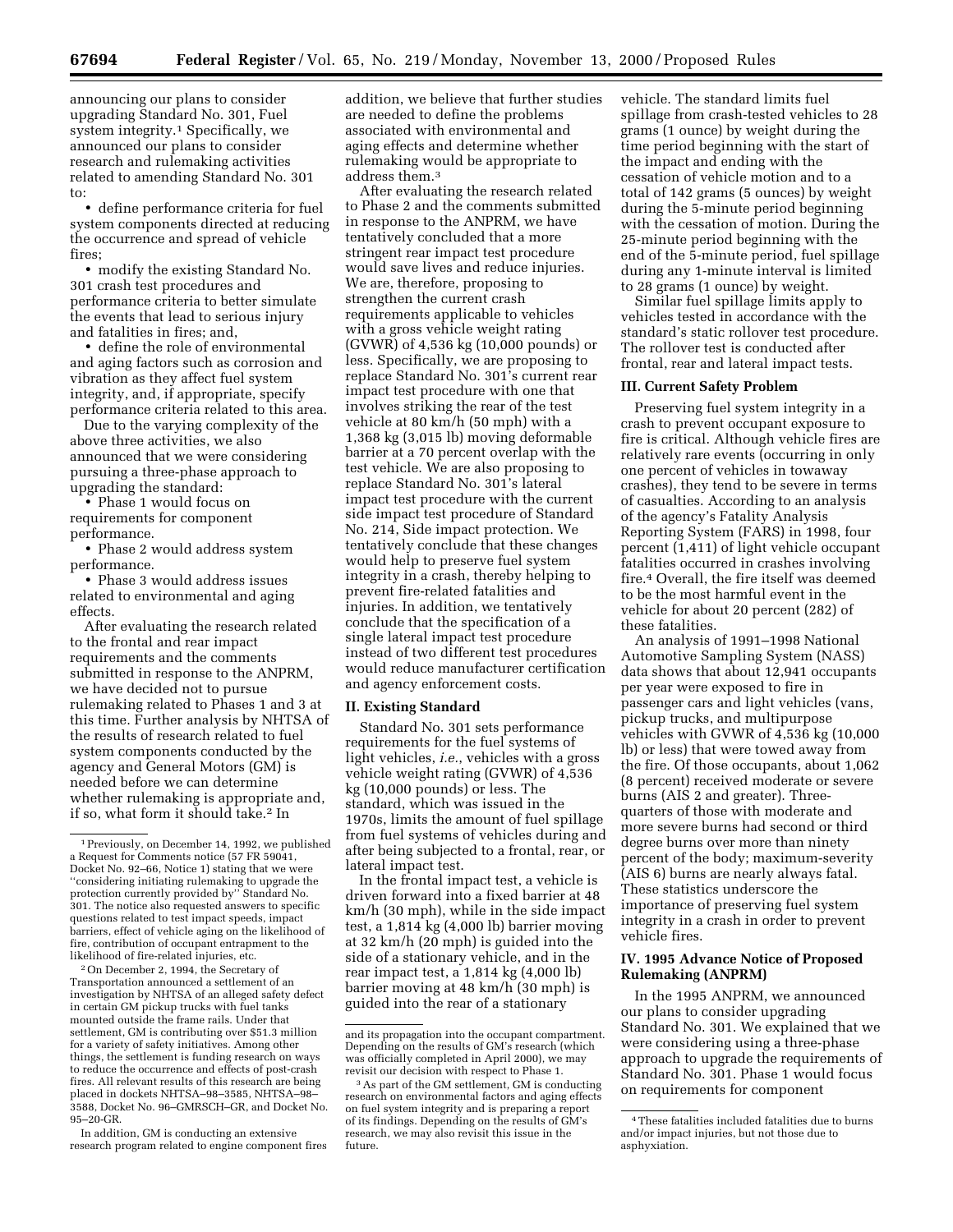performance, Phase 2 would address system performance, and Phase 3 would address issues related to environmental and aging effects. We sought comment on this approach as well as several other issues.

#### *A. Component Performance (Phase 1)*

We explained that our focus in Phase 1 was on developing component performance criteria aimed at shutting down the fuel supply and potential fire ignition sources in a crash to help reduce the occurrence and effects of a fire should a breach in the fuel system occur. Quickly shutting off the fuel flow during or immediately after a crash would eliminate a major fire and fuel source and should, therefore, both reduce fires and limit the spread of fire, if one were to start. Phase 1 would also focus on minimizing the possibility of an electrical spark of sufficient intensity to act as an ignition source. Finally, it would explore other means for reducing fires (e.g., engine fire extinguishers). While these criteria would primarily address fires that originate in the engine compartment due to frontal impacts, they would also help to shut off the fuel flow for all crash modes, including a rollover crash.

In the ANPRM, we sought comment about component test requirements for fuel tanks, fuel pumps, the vehicle's electrical system, and engine fire extinguishers. We requested information on the performance, cost, and practicability aspects of various systems for shutting off the fuel flow and the electric power. We also requested comments on ways to develop practicable test procedures and to define specific criteria with sufficient objectivity that test variability would be minimal.

We also explained that we believed that the technology already existed for detecting and identifying conditions when the fuel flow should be shut off. Most new vehicles sold in the United States were already equipped with devices that shut off the fuel pump in any collision that causes the engine to stop.5 Other vehicles were equipped with inertia switches that shut off the fuel flow and/or the electric current.6

We also discussed how fuel system components had to operate in a realworld environment surrounded by extreme conditions imposed by modern engine technology. We explained that the materials and parts used to assemble fuel system components were already subject to manufacturers' specifications, which were often derived from or directly related to other engineering standards such as those of the American Society for Testing and Materials (ASTM). Some of the test requirements are generic to many of the ASTM standards, for example: vibration, shock, endurance testing, temperature cycling, temperature extremes, and compatibility with other materials.

Finally, we also sought comment regarding the extent and scope of component test requirements that could be developed for inclusion in Standard No. 301. We identified the following fuel system and vehicle components as potential candidates for this approach: fuel tank, including filler pipe; fuel pump(s); vehicle's electrical system; and engine fire retardant/extinguisher. We did not include fuel lines in the list because the potential to shut down the entire fuel delivery system when the fuel pump shuts down already exists.

### *B. System Performance (Phase 2)*

While Phase 1 focused on shutting down fuel supply and potential ignition sources in a crash to help prevent or mitigate vehicle fires if a breach in the fuel system occurs, Phase 2 focused on preventing fuel system failures in the first instance. We explained that Phase 2 would focus on the process of upgrading crash test performance in frontal, side, and rear impacts. Phase 2's purpose was to identify tests that represent the crash conditions associated with fires that cause fatal and severe injury.

We explained that available information indicated that the present tests in Standard No. 301 may not be representative of the crash conditions associated with fatal and severe injurycausing fires. We also explained that further tests were needed to define specific upgrades to these crash conditions. We noted that offset/oblique tests in the frontal mode, use of the Standard No. 214 barrier in the rear test mode, and a pole impact or use of the Standard No. 214 barrier for the side impact test all appeared promising for possible inclusion in Standard No. 301.

We explained that a key objective for such tests may be to limit the engagement of the struck vehicle to a

narrower area than is engaged using current barriers. We explained that we needed to define the specific crash conditions that cause fuel system loss of integrity and understand which crashes would be survivable if fire were avoided. We explained that we were considering performing crash data analyses and crash testing to further explore these issues. We requested comments on the performance aspects and practicability of this approach.

## *C. Environmental and Aging Effects (Phase 3)*

We explained that the third phase would explore the issue of environmental and aging effects on vehicle condition and the possible relationship to fire occurrence. Our preliminary analyses of FARS and State crash files indicated that the likelihood of fire increases with the age of the vehicle. The analysis also attempted to determine the possible differences, if any, in the occurrence of fire in fatal crashes in states that typically experience more inclement weather (*i.e.,* snow and ice) and as a result, use more salt and other corrosive substances on public roadways, when compared to other states.

Passenger cars registered in the ''salt belt'' states and involved in fatal crashes were found to have an approximately 25 percent greater rate of fire occurrence in fatal crashes, compared with passenger cars in fatal crashes in the ''sun belt'' states. When the fire itself was deemed to be the most harmful event in the vehicle, however, the ''salt belt'' states had a lower rate compared to the ''sun belt'' states. Consequently, it was not clear whether the possible relationship between vehicle aging, weather and use of salt and similar substances and fire occurrence was due to environmental characteristics, to changes in vehicle design, to differences in operator characteristics, or a combination of these factors. We explained that if the disparity could be attributed to environmental factors, it might be possible to add environmental tests, such as a corrosion test, to Standard No. 301.

### **V. Public Comments on ANPRM**

NHTSA received 40 comments on the April 1995 ANPRM. Of the comments, twenty were one-page form letters that supported the proposal and were signed by individuals affiliated with various businesses and organizations. The remaining 20 comments were submitted by: eight manufacturers (1 component manufacturer and 7 vehicle manufacturers), 6 associations, and 6 other organizations (2 separate

<sup>5</sup>For example, in some vehicles, sensors detect the consequence of severe engine damage (rotation stops for camshaft, crankshaft or alternator) and immediately shut off the fuel pump. Often, signals from more than one sensor are used to determine if the engine has stopped running and the decision for fuel pump shut-off is left up to the vehicle's onboard computer (such as the Engine Control Unit or Electronic Control Module).

<sup>6</sup> Inertia switches operate on sudden impact to open the electrical circuit to the fuel pump or the battery during the crash. An inertia switch can be designed to operate at various levels of impact

intensity and direction, and, therefore, could be effective in all crash modes.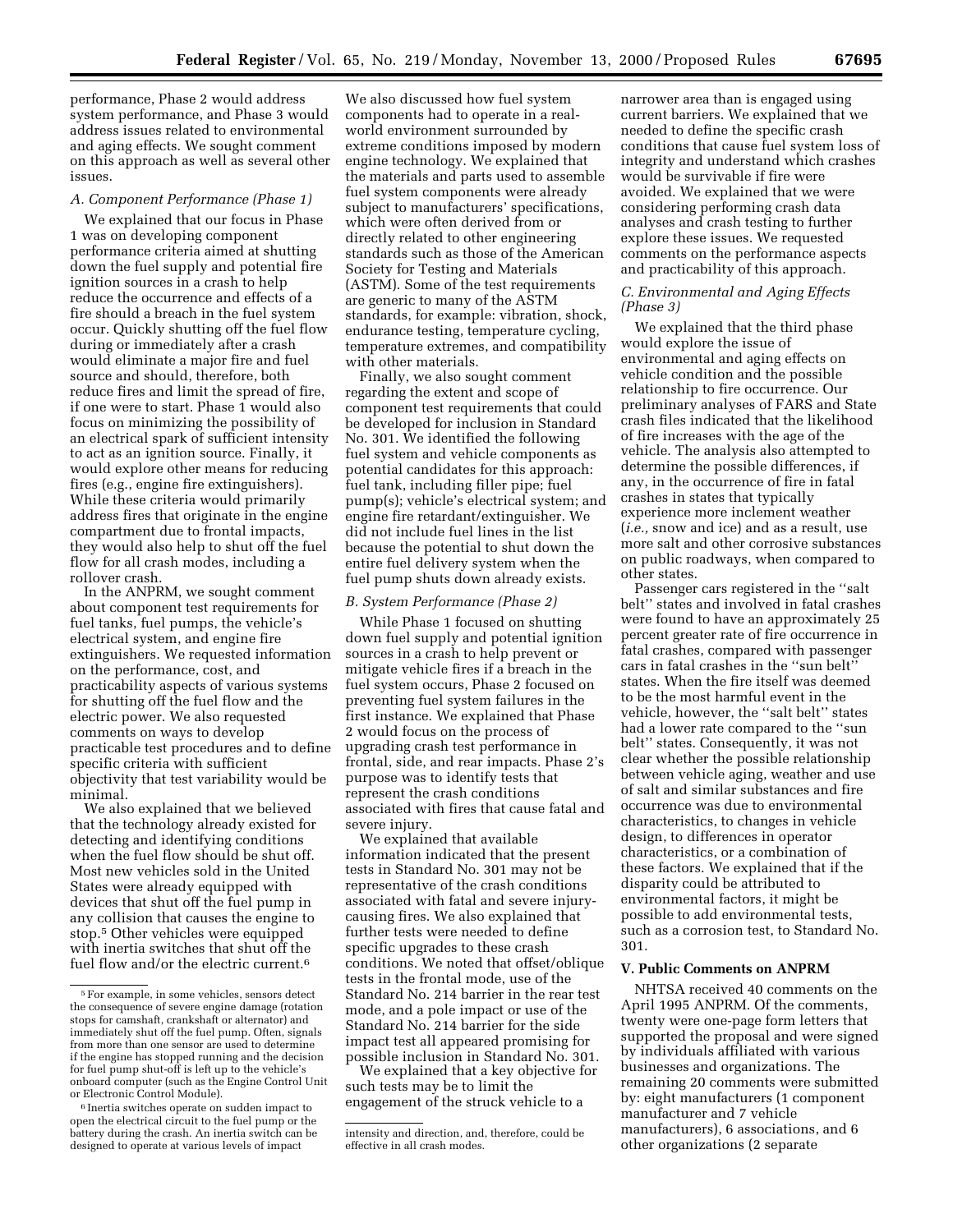comments from a consulting firm, 1 state agency, 1 consumer advocacy organization, 1 research institute, and 1 individual). The comments are summarized below.

### *A. Comments on Component Performance*

The First Inertia Switch Company (First Inertia) stated that it first introduced a crash activated fuel pump shut-off switch for the 1981 vehicle models in the U.S. First Inertia argued that an inertia switch is the most direct and effective means of shutting off the fuel pump in a crash. It estimated that during the 1995 model year, 9.5 million inertia switches would be installed in vehicles manufactured in the U.S., Canada, Europe, and Japan. First Inertia believes that its inertia switches can easily be designed for shutting off the electric power in a crash and performing other functions (e.g., unlocking vehicle doors).

While GM expressed interest in the potential benefits that could be derived from possible fuel system component upgrades, it suggested that we conduct careful studies to ensure that we selected proposed countermeasures that would not be ''counterproductive.'' Specifically, GM pointed out that the agency's crash data analysis of vehicle fires showed no statistically significant difference in the rate of crash related fuel leakage and/or fire between the GM vehicles that used an engine rotation sensing device for shutting off the fuel flow and the peer Ford vehicles that, in addition to the engine rotation sensing device, used inertia switches as a redundant fuel pump shut-off device.

GM opposed using a battery shut-off device to interrupt the vehicle's electric power. GM argued that the potential negative side effects (*e.g.*, potentially getting stranded on the road if the engine shuts off while driving) of a crash-activated electrical system shutoff preclude the incorporation of such a device. GM suggested conducting additional research on the nature and relative frequency of real-world crash fire ignition sources.

GM stated that it considered the concept of using fire extinguishers and fire retardant blankets for extinguishing engine compartment fires intriguing and supported doing a thorough evaluation to determine their feasibility. GM also stated that it planned to research means to reduce or delay engine fire propagation into the occupant compartment to help provide occupants with additional time to exit a vehicle and avoid burn injuries.

Volkswagen of America, Inc. (VW) was concerned with potential reliability

problems associated with inertiaactivated fuel cut-off switches. VW explained that it was using an engine rotation sensing device for cutting-off fuel flow in its vehicles. VW also stated that additional fuel tank filler valve systems were unnecessary. In addition, VW recommended that we refer to ECE Regulation No. 34 for possible component test requirements, but did not specify particular tests.

Mitsubishi Motors America, Inc. argued that the proposed Phase 1 approach could put undue emphasis on the performance of particular isolated components in resisting post-impact fires. Mitsubishi argued that such an approach could have unanticipated negative consequences on maximizing over-all fire resistance in real-world crashes.

Ford Motor Company (Ford) stated that fuel system integrity in a crash is a vehicle/system phenomenon in which the vehicle and its components work as a unit. Ford disagreed with the proposed Phase 1 approach of incorporating separate component tests into Standard No. 301. Ford stated that it uses redundant fuel shut-off devices (an engine speed sensing device and an inertia sensing device) to stop the flow of electric current to the fuel pump in certain conditions.

Chrysler Corporation (Chrysler) argued that fuel system integrity should be evaluated as a system and expressed its opposition to any initiative to introduce component design or performance requirements into Standard No. 301. Chrysler explained that it used a fuel shut-off device that senses engine rotation for stopping the fuel flow and stated that additional protection had not been shown to be any more effective in reducing fuel related fires. Chrysler stated that it was premature to consider using an electrical power shut-off device for reducing fuel induced fires. Chrysler argued that more research is needed to verify that the proposed mitigation approach will not harm other systems that are critical to occupant protection, during and after the crash event. Chrysler opposed the concept of using fire extinguishers and fire retardant systems for engine compartment fires and stated that the ignition of a vehicle fire does not necessarily occur at a predictable point in time during a vehicle crash. In addition, Chrysler stated that, in some fires, a ''second ignition'' is encountered that would not be mitigated by these proposed systems.

Volvo Cars of North America, Inc. (Volvo) stated that shutting off fuel flow quickly during and after a crash could help to reduce the risk of engine fires and the spread of fires once one had

started. Volvo stated that since a number of methods could be employed to stop the flow of fuel, there should be no requirement mandating certain equipment. Volvo stated that we should give manufacturers the freedom to design their own systems by specifying performance criteria for them to meet. Volvo suggested that we incorporate the plastic fuel tank test requirements of ECE Reg. No. 34 into Standard No. 301.

Stilson Consulting submitted two sets of comments in favor of the proposed approach. Stilson suggested in its first set of comments (Stilson-1) that the upgrading effort concentrate on preventing fuel siphoning from fuel line and fuel tank failure due to undercarriage impact and requiring a fuel pump shut-off switch for all crash directions. Stilson-1 provided a draft amendment to Standard No. 301 for consideration. Stilson's second set of comments (Stilson-2) contained recommendations for examining vehicle components and testing fuel lines, fuel filler necks and caps, and inertia switches.

The Insurance Institute for Highway Safety (IIHS), Advocates for Highway and Auto Safety (Advocates), National Truck Equipment Association (NTEA), National Association of State Fire Marshals (NASFM), and North Carolina Department of Crime Control and Public Safety (North Carolina) supported the proposed approach. IIHS stated that we should move rapidly to incorporate component testing. IIHS argued that since the fuel flow shut-off technology is readily available, the agency should require manufacturers to demonstrate that their vehicles will automatically interrupt the fuel flow in a crash. IIHS also stated that the technology to interrupt the flow of electrical current was readily available and supported including in the Standard test requirements that assure that electrical sparks do not ignite spilled fuel in crashes. IIHS reiterated its suggestion that we specify additional requirements for nonmetallic fuel tanks.

## *B. Comments on System Performance*

Chrysler, GM, Mitsubishi, Ford, and Volvo expressed general support for upgrading Standard No. 301's test procedures. GM, Ford, and Chrysler stated, however, that more research was needed before the test procedures for frontal and rear impacts were upgraded. The American Automobile Manufacturing Association (AAMA) also stated that additional research and analysis was needed for some of the proposed upgrades. Mitsubishi argued that we should look at the entire spectrum of real-world impact speeds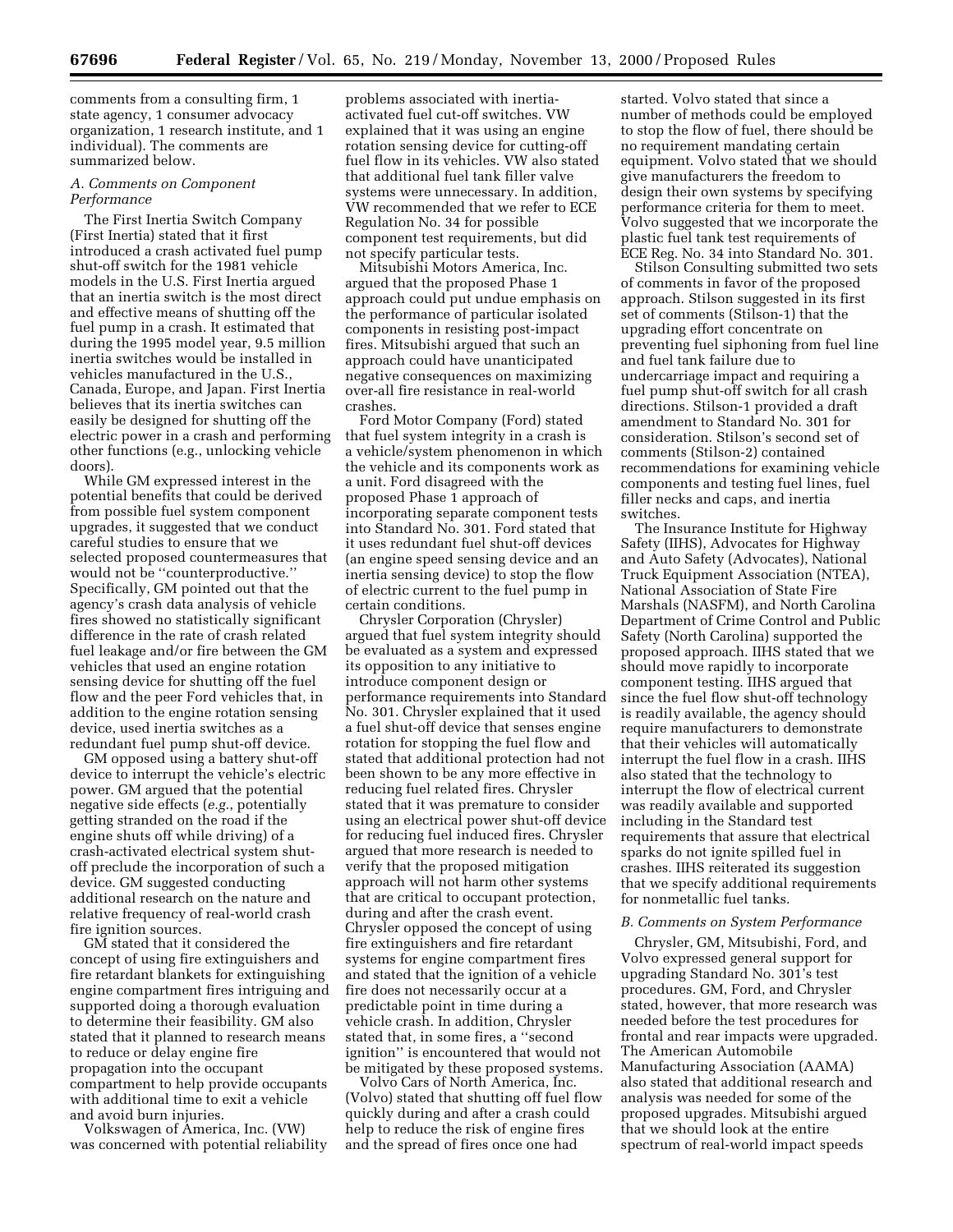and modes and consider whether the proposed upgrades would yield negative side-effects on other aspects of overall crashworthiness. Volvo stated that Standard No. 301 should adopt the proposed ECE R94 tests using an offset crash condition with a fixed deformable impact barrier. IIHS and Advocates suggested using a deformable barrier for frontal and rear impact offset tests. VW opposed including any additional crash tests in the standard.

For side impact, GM, VW, Ford, Chrysler, AAMA, Advocates, and IIHS all supported replacing the current Standard No. 301 side impact test with the current Standard No. 214 dynamic test. GM, VW, Ford, Chrysler, and AAMA stated that the moving deformable barrier (MDB) used in Standard No. 214 is more realistic than the one currently used in Standard No. 301's lateral moving barrier crash test. They also argued that no new test development was needed because Standard No. 214's test was more stringent and more representative of real-world crash conditions than Standard No. 301's side impact test. Chrysler, GM and AAMA stated that no other side impact tests were justified for the upgrade and opposed including a side impact pole test in Standard No. 301. AAMA, GM and Chrysler all noted that a December 1994 NHTSA report indicates

that the side collision fire rate for cars, light trucks, and vans is highest when a narrow object is struck. However, there are approximately two to eight times as many side collision fires (depending on vehicle type) when the object struck is another vehicle compared to a narrow object such as a pole. Thus, it would appear to be more effective in terms of vehicle side collision fire mitigation to concentrate on the vehicle-tovehicle collision conditions in the standard.

They argued that Standard No. 214's test procedure would do this.

For rear impacts, GM supported efforts to develop a repeatable and objective rear impact test, using a realistic moving deformable barrier to replace the existing Standard No. 301 rear moving barrier test. However, GM cautioned that, because of the uniaxial nature and construction of the Standard No. 214 barrier, the representativeness of this barrier face in a primarily off-axis crush mode (*e.g.*, in an angled rear impact) had to be evaluated.

Three of the commenters, Stilson, IIHS, and Advocates, supported the system level approach to upgrade Standard No. 301. Stilson-1 argued that since automobile manufacturers were already conducting 80 km/h (50 mph) offset vehicle-to-vehicle impact tests for examining fuel systems, incorporating higher test speeds into Standard No. 301

would not pose an unreasonable burden on the automotive manufacturers. Stilson-2 reiterated the comments in Stilson-1 and stated that the minimum test requirements should be: 56 km/h (35 mph) frontal barrier (NCAP type) and 88 km/h (55 mph) vehicle-tovehicle 50 percent offset impact tests, 48 km/h (30 mph) rear fixed barrier impact tests, and 88 km/h (55 mph) vehicle-tovehicle side impact tests.

Advocates stated that all barrier tests at any crash angle should be conducted at least 56 km/h (35 mph). Advocates supported using a more aggressive test barrier design to simulate narrow objects. Advocates expressed support for replacing the current Standard No. 301 side impact test with the current Standard No. 214 dynamic test as a near term upgrade. Advocates also recommended using heavier barrier weights for testing LTVs than those used for cars. Advocates also stated that we should require fuel tanks on light passenger vehicles to be placed forward of the rear axle.

# *C. Comments on Environmental and Aging Effects*

Ford, Mitsubishi and GM all said that additional research and analysis was needed to determine if an association between fire and environmental and/or aging factors exists. Chrysler argued that it was premature to suggest that environmental and aging factors degrade fuel system components and lead to an increase in vehicle fires. Chrysler, Ford and GM stated that manufacturers were already upgrading fuel and evaporative emission components to comply with the regulations of the Environmental Protection Agency (EPA) and the California Air Resources Board. These regulations require the vehicle's fuel system to comply with specified emission performance requirements for a specified period of time (ten years or 100,000 miles for cars and 11 years or 100,000 miles for trucks). The regulations also require manufacturers to install an on-board diagnostic system that detects evaporative emissions. Mitsubishi also stated that the agency needed to do more work to define possible performance tests and said that such tests would have to address issues such as how to ''age'' vehicles or vehicle parts. Advocates argued that we should adopt performance tests that ensure that fuel systems are designed and manufactured to maintain their integrity over the life of the vehicle.

# **VI. Agency's Response to Comments on ANPRM**

## *A. NHTSA's Component Performance Activities*

We examined the effectiveness of fuel pump shut-off devices in reducing postcrash vehicle fires, using the data in NHTSA's 1992 to 1996 NASS file. We compared post-crash fire occurrence in light vehicles with and without inertia activated fuel pump shut-off devices. According to estimates based on the NASS data, 1,552 Ford vehicles that had inertia switches were involved in postcrash fires. In addition, 2,020 GM and 1,008 Chrysler vehicles that did not have inertia switches were involved in post-crash fires. These crash fires accounted for 0.32 percent of all Ford towaway crashes during that period, as compared to 0.34 percent for GM, and 0.41 percent for Chrysler. The fires were classified as minor or major fires with the following results: Ford (0.23 percent minor, 0.09 percent major), GM (0.06 percent minor, 0.28 percent major), and Chrysler (0.35 percent minor, 0.06 percent major), respectively. It appears that Ford and Chrysler vehicles had more minor fires than the GM vehicles.

Based on the foregoing, we have decided not to pursue rulemaking with respect to fuel system component performance at this time. Our own review of NASS data did not reveal a significant difference in the rate or severity of post crash fire occurrence in vehicles with and vehicles without inertia activated fuel pump shut-off devices. GM crash test data support this conclusion. GM monitored the fuel pump circuitry in all of the crash tests that it conducted for its abovementioned research. All of the crashes caused electrical circuitry shorting that disabled the fuel pump before the inertia switch could be activated.

# *B. NHTSA's System Performance Activities*

In response to the comments and to follow-up on earlier activities, we decided to investigate the feasibility and practicability of upgrading Standard No. 301's current rear and side impact requirements. We reviewed real world crash data to determine what types of rear impact crashes result in ''moderate,'' ''severe,'' and ''very severe'' fires.7 Next, we analyzed the data to determine whether it was the fire or the impact of the crash that caused

<sup>7</sup>A ''moderate'' fire is defined as fire damage to between 25 percent and 50 percent of the vehicle surface, a ''severe'' fire has fire damage to between 50 percent and 75 percent of the vehicle surface, and a ''very severe'' fire has fire damage to more than 75 percent of the vehicle surface.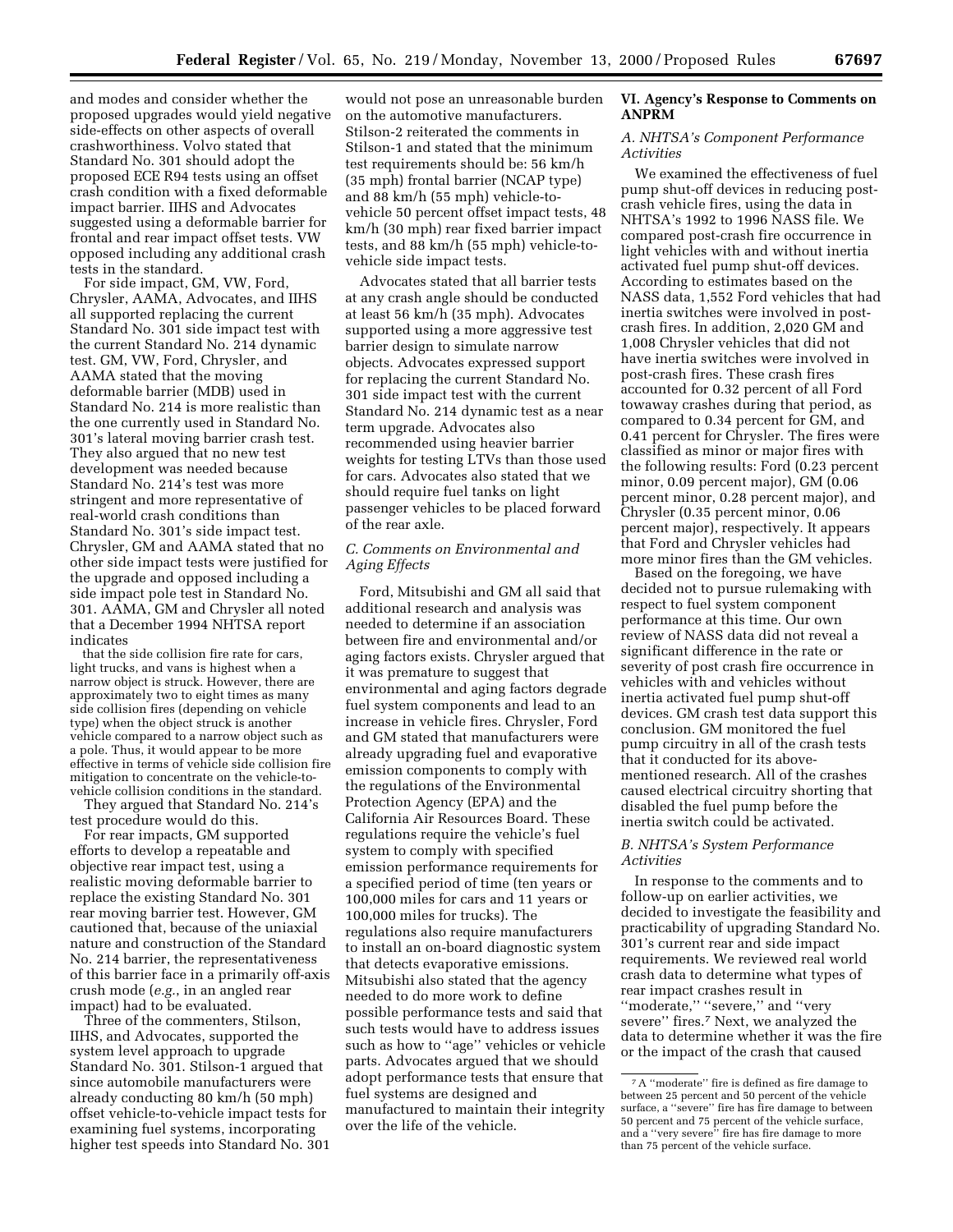the fatalities and injuries in the firerelated crashes. We then examined the data to determine the types of rear crashes that were causing fire-related fatalities and injuries and developed a new crash test procedure to simulate the most frequent crash scenario that leads to fire and fire-related fatalities and injuries in rear impact crashes. We then performed seventeen crash tests using the new crash test procedure. The following two sections summarize the results of the studies and crash tests.

1. Analyses of FARS and NASS Data on Fire-Related Rear Impact Crashes

In the April 1995 ANPRM, we discussed the results of a detailed NHTSA-sponsored research study of a sample of crash cases involving fire from NASS and FARS conducted by GESAC, Inc.8 The GESAC study selected 150 NASS cases for detailed analysis. They were selected from recent years and involved fire that caused any occupant injury of AIS 2 or greater. One of the objectives of the analysis was to suggest a laboratory simulation for crashes that cause vehicle fires. The suggested crash simulations include impact mode, speed, barrier, location, and orientation.

For vehicles receiving rear damage, the report indicates that a moving deformable barrier with a partial overlap (a partial width of the vehicle involved in the crash) would simulate the most common type of fire-producing crash. The GESAC study also presented information on impact speed for crash simulations. For rear impacts, the deltav ranged from 11 km/h to 73 km/h (7 to 45 mph) with a 42 km/h (26 mph) median delta-v. Overlap, which is defined as the percentage of the rear width engaged in a crash, ranged from 30 percent to 95 percent with an average level of 71 percent. The rear impact estimates were based on 11 cases in the 1979 to 1986 NASS data. Due to data limitations, we were unable to derive a more detailed and statistically significant delta-v versus occupant burn injury (e.g., 8 km/h (5 mph) delta-v intervals vs. different AIS levels of occupant injury). Therefore, we concluded that further study was needed.

A detailed case study of 214 firerelated fatal crashes was conducted to determine whether the death was caused by the fire or blunt trauma and to determine the specific crash conditions which caused the fire.9

Fatality Analysis Reporting System (FARS) data for 1990, 1991, 1992, and 1993 were queried to obtain a listing of cases in which fire occurred. Cases were selected from seven states (Illinois, Florida, Colorado, Arizona, Ohio, Delaware, and West Virginia) because the crash records of these states include case history information. The crash records may have included all or part of the following: (1) Photographs which documented the crash site and the vehicle damage, (2) ''police accident reports'' (PARs) that described the crash based on the opinion and findings of the investigating officer, (3) witness statements, sometimes indicating the intensity, location, and timing of the fire, and (4) medical records that stated whether an autopsy was performed and the findings of the autopsy describing the cause of death, typically differentiating between conflagration and blunt trauma. Based on these data, NHTSA determined the cause of death. Generally, we gave priority to death certificates issued by a medical examiner. We also used witness statements in a few cases to determine the immediate post crash state of the burn victim. This study did not use the FARS' variable for most harmful event.

The 214 fire-related fatal crashes involved 251 vehicles and 293 total fatalities. The distribution of these 214 crashes was 58 percent (124) frontal impacts, 15 percent (33) side impacts, 10 percent (22) rollover crashes, 10 percent (22) rear impacts, and 6 percent (13) coded as other impact types. At the crash level, NHTSA's analysis found 21 percent of the crashes (45) resulted in one or more fatalities due to burnrelated trauma. Of these 45 crashes, 16 were rear impacts.

At the occupant level, NHTSA's analysis found 22 percent of the 293 occupant fatalities (65) were due to burn-related trauma while the remaining 78 percent (228) were due to impact-related trauma. The subset consisting of the 65 burn-related trauma occupant fatalities was categorized by crash type. The resulting distribution shows that 46 percent (30) of the fatalities occurred from rear impacts, 23 percent (15) from front impacts, 15 percent (10) from side impacts, 11 percent (7) from rollover crashes, and 5 percent (3) were coded as other impact types.

Although the majority of crashes in which fire occurs are frontal crashes (58 percent), an analysis of fatalities due to

burn-related trauma shows that rear impacts account for the majority (46 percent). Therefore, a fatal rear impact involving fire is more likely to result in a burn-related fatality than fire-related crashes in other modes.

Based on the methodology used in this analysis, we estimate that 309 burnrelated trauma fatalities occurred in 1995 in the United States. Further, based on the distribution of burn-related trauma fatalities, about 143 (46 percent) of these would have occurred in rear impact crashes.

A thorough review of the crash conditions in the rear impact cases revealed a consistent crash and fire scenario. According to the study, ''[i]n all 16 rear impact cases the vehicle [was] struck in the rear causing loss of fuel from the tank area which ignites during impact and results in a rapidly spreading fire and resulting fatalities.'' The study concluded that striking a stationary vehicle at 50–55 mph with a moving deformable barrier (MDB) at a 70 percent overlap (width of vehicle engagement) would provide a reasonable crash simulation of real world rear impact fatal burn cases.

As discussed earlier in this notice, the April 1995 ANPRM described the results of a research study GESAC, Inc. conducted for NHTSA on 150 selected NASS cases for detailed analysis. One of the objectives of the analysis was to suggest a laboratory simulation for each crash that led to vehicle fire. For rear impacts, the GESAC study suggested using a moving deformable barrier with a partial overlap to simulate the most frequent crash scenario. The overlap ranged from 30 percent to 95 percent with an average level of 71 percent. The GESAC study accumulated a delta-v range from 11 to 72 km/h (7 to 45 mph) with a recommended 42 km/h (26 mph) delta-v, if the crash could be simulated by an equal mass vehicle-to-vehicle collision (i.e., where the weights of the two vehicles are equivalent).

According to 1991 to 1997 NASS– CDS estimates of occupant injuries vs. delta-v, there were no occupant *burn* injuries when the delta-v was lower than 32 km/h (20 mph) in light passenger vehicles involved with fire and in nonrollover rear-impact towaway crashes. The NASS–CDS estimates also show that the majority of fatal and nonfatal occupant burn injuries were crashes with a 34 to 48 km/h (21 to 30 mph) delta-v range. For those occupants that suffered both burn and impact injuries, NASS–CDS does not specify whether the most severe occupant injury (MAIS) listed in NASS–CDS is due to burn or impact.

<sup>8</sup> ''Fuel System Integrity Upgrade—NASS & FARS Case Study,'' DOT Contract No. DTNH–22–92–D– 07064, March 1994.

<sup>9</sup>The study is summarized in the paper, ''A Case Study of 214 Fatal Crashes Involving Fire,'' by Carl

Ragland and Hsi-Sheng Hsia, Paper No. 98–S4–O– 08, The Sixteenth International Technical Conference on the Enhanced Safety of Vehicles, Windsor, Canada, June 1998.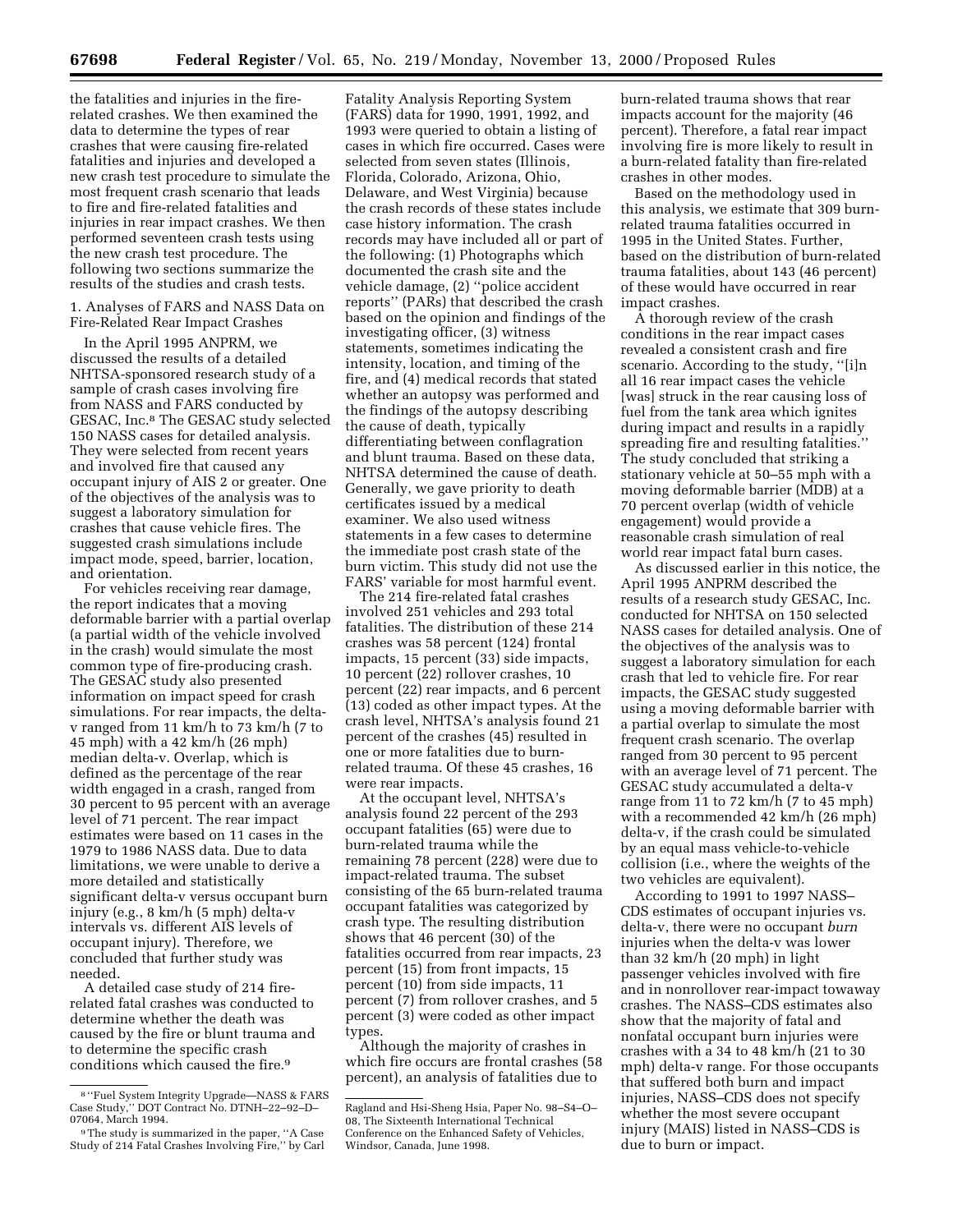Crash data analyses revealed a consistent crash scenario that causes fire and fire-related fatalities and injuries that can be simulated with the following test procedure: a moving deformable barrier (MDB) of 1,368 kg (3,015 pounds) impacting the rear of the test vehicle at 80 km/h (50 mph) with a 70 percent overlap of the vehicle. The 1,368 kg (3,015 lb) moving deformable barrier is the same barrier used for Standard No. 214, except that the barrier's face is situated two inches lower than the face of the Standard No. 214 barrier to simulate pre-crash braking in rear impact crashes.

The lowering of the face of the barrier by 2 inches is consistent with the results of panic braking tests that were performed by the agency as part of its underride research. It is also supported by annualized estimates from NASS– CDS 1995 to 1999 data regarding the frequency of braking by the drivers of striking vehicles in rear impact crashes involving two light vehicles. Based on those data, we estimate that 72% of drivers of striking vehicles involved in those crashes applied the brakes. Based on the same data, we estimate that 36% of drivers applied the brakes in frontal and 54% in side impact crashes, respectively.

According to the October 30, 1990 final rule that adopted the Standard No. 214 barrier, the barrier is intended to simulate a 2,700 pound vehicle containing 300 pounds of passengers or cargo, which we estimated would be the average weight of the striking vehicle in crashes.10 Using the Standard No. 214 barrier as the rear impact striking device on a range of small, mid-size, and large vehicles 11 at 80 km/h (50 mph) produces a delta-v range of about 32 to 48 km/h (20 to 30 mph). That is the range in which the majority of fatal and nonfatal occupant burn injuries are occurring, according to NASS–CDS estimates.12

11 Vehicles in the range of 907 to 2,041 kg (2,000 to 4,500 pounds).

2. Offset Rear Impact Vehicle Crash Tests

We conducted several series of vehicle crash tests to determine the feasibility and practicability of the offset rear impact test procedure for the types of vehicles to which it would apply.13 All of the tests used a 1,368 kg (3,015 pounds) MDB with the barrier lowered by 50 mm (2 inches) to simulate precrash breaking. The MDB impacted the test vehicle at 80 km/h (50 mph) (parallel to the longitudinal centerline of the tested vehicle) with a 70 percent overlap on the side of the vehicle where the fuel filler neck is located. This test condition approximates the findings of both the GESAC study and the FARS case study with respect to delta-v and vehicle-to-barrier overlap. Once the tests were performed, we looked to see whether the vehicles met the fuel leakage requirements of Standard No. 301. A discussion of the test results follows.14

Between February and April 1996 at the Transportation Research Center of Ohio (TRC), we conducted six rear impact tests on 1996 model vehicles using the offset rear impact test procedure. The vehicles tested included a Suzuki Sidekick, Dodge Neon, Geo Prizm, Ford Mustang, Plymouth Voyager, and Chevrolet Blazer. The Suzuki Sidekick, Dodge Neon, and Geo Prizm all leaked fuel in excess of Standard No. 301's requirements.15 The Ford Mustang,16 Plymouth Voyager, and Chevrolet Blazer all passed the fuel leakage requirements.17

In light of the failure of the smaller vehicles to pass the test, we decided to perform additional crash tests on small compact and light-passenger vehicles to assess the practicability and repeatability of the offset rear impact test procedure with respect to small vehicles.

<sup>15</sup> The test weights of the three failed vehicles were 1,370, 1,360, and 1,326 kg (3,020, 2,997, and 2,923 lb), respectively.

<sup>16</sup> Between July and November 1995, NHTSA conducted three more rear impact crash tests on 1993 Ford Mustangs through the Transportation Research Center of Ohio (TRC). The tests used the MDB at 80.3, 79.6, and 80.1 km/h (49.9, 49.5, and 49.8 mph) impact speeds and with 88 percent, 80 percent, and 50 percent overlaps, respectively. Only the second of the three tested vehicles passed the Standard No. 301 fuel leakage requirements.

<sup>17</sup>The test weights of the three passed vehicles were 1,628, 1,946, and 1,906 kg (3,588, 4,289, and 4,201 lb), respectively.

GM, in cooperation with the agency, conducted five rear impact crash tests between December 1997 and January 1998. The five GM tests were funded by the GM C/K pickup truck settlement research fund. All of the five tested vehicles, a Honda Civic, Chevrolet Cavalier, Nissan Sentra, VW Jetta, and Ford Escort, were 1998 models. The vehicles' test weights ranged from 1,344 to 1,468 kg (2,962 to 3,236 pounds). The Honda Civic and the Nissan Sentra passed Standard No. 301's fuel leakage requirements. The Chevrolet Cavalier, Ford Escort, and VW Jetta all leaked fuel in excess of Standard No. 301's requirements.

We also conducted two additional tests on two mini-cars, a 1998 Chevrolet Metro and a 1999 Mazda Miata, through Veridian (formerly Calspan Corp.). The Metro weighed 996.5 kg (2,196 pounds) and the Miata weighed 1,225.5 kg (2,701 pounds). Both of the vehicles passed the fuel leakage requirements, demonstrating the feasibility of the smallest cars passing the proposed rear impact test procedure.

To assess the repeatability of the offset rear impact test procedure, we conducted additional tests of previously tested vehicles. We decided to retest the Honda Civic, which had passed the test, and the Chevrolet Cavalier, which had failed the test. Between September and October 1998, the agency conducted these two tests through TRC. The Honda Civic passed the TRC test and repeated the results of the GM test. The Chevrolet Cavalier, which failed the GM test, also passed the TRC test and, therefore, did not repeat the results of the GM test.

An examination of the TRC test results revealed that the damage patterns of the TRC tests were nearly identical to the damage pattern of the GM tests, but that the extent of the damage was less. The impact velocity of the TRC test was 1 km/h lower than the GM test. This difference, however, would not account for the difference in crush. Further examination revealed a defective honeycomb barrier assembly. The barrier's honeycomb bumper assembly delaminated during the TRC crash test, which led to more honeycomb crush and less vehicle crush. 18 Because of the consistent crush pattern to both of the vehicles and the MDBs in the two tests of the Cavalier, we decided not to retest the Chevrolet Cavalier at TRC if we obtained a

 $^{\rm 10}\!$  The barrier was built to behave like a vehicle in a real-world crash. Unlike the flat faced barrier currently used in Standard No. 301's rear impact crash test, the moving deformable barrier absorbs some of the crash energy and distributes crash forces in the striking vehicle in the same way a vehicle would in a real crash. While there is less crush and deformation to the struck vehicle with the MDB, the deformation is uneven and more realistic than the flat, even deformation caused by the current flat-faced barrier.

<sup>12</sup>The delta-v of an 80 km/h (50 mph) impact between a 1,368 kg (3,015 pounds) moving barrier and a 1,368 kg (3,015 pounds) test vehicle is half of the impact speed, specifically, 40 km/h (25 mph). The same test conducted with a lighter test vehicle would yield a higher delta-v; a crash into a heavier vehicle would yield a lower delta-v.

<sup>13</sup>The test results are available in the docket for this rulemaking.

<sup>14</sup>Fully instrumented Hybrid III dummies were placed in the driver and right front passenger seating positions during the crash tests. The dummy measurements are available in the docket of this rulemaking.

<sup>18</sup>Further investigation revealed that the honeycomb supplier had changed the procedure in manufacturing the assembly. The change in assembly procedure reduced the bonding strength of the epoxy. The honeycomb supplier subsequently replaced all untested honeycomb faces.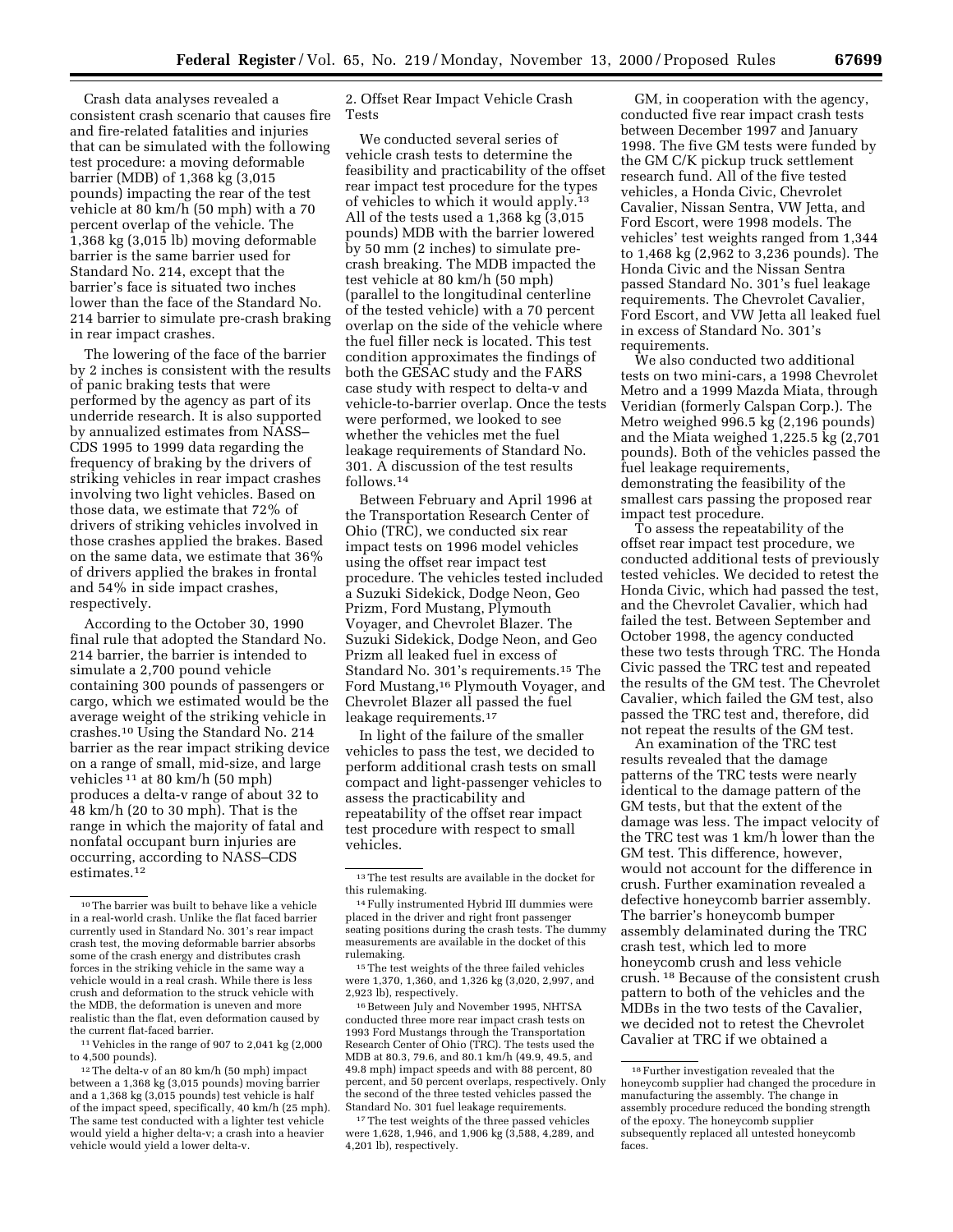repeatable outcome in the Veridian testing.

In November 1998, we conducted two additional tests of the Honda Civic and Chevrolet Cavalier through Veridian. The Honda Civic passed and the Chevrolet Cavalier failed the Veridian test. Both the Cavalier and the Civic repeated the results of the GM tests.

## 3. Analysis of Side Impact Test Procedure

Since 1994, a small number of vehicles have exceeded the limits on fuel leakage in Standard No. 301 in Standard No. 301 lateral and Standard No. 214 compliance tests (one out of more than 100 vehicles in Standard No. 214 compliance tests and one out of 43 in Standard No. 301 compliance tests). In addition, in 1997, the agency's New Car Assessment Program (NCAP) began conducting NCAP side impact tests at a higher impact speed. To date, two out of 76 of the NCAP tested vehicles leaked fuel in excess of Standard No. 301's fuel leakage requirements.

We compared the crash test results of a Standard No. 301 lateral impact compliance test and a Standard No. 214 compliance test for the same vehicle model. According to our analysis, the Standard No. 214 crash test exposes the subject vehicle to higher crush energy and higher crash forces, and to greater changes in velocity than the existing Standard No. 301 test. The data show that the fuel system components are exposed to more stringent forces in the Standard No. 214 test than in the present Standard No. 301 lateral test.

## *C. Environmental and Aging Effects*

At this time, we have decided not to pursue rulemaking related to environmental and aging effects. While we agree with Advocates that preserving fuel system integrity over the life of a vehicle is important, we also agree with the comments of Mitsubishi, GM and Ford that further studies are needed to define the problems associated with environmental and aging effects and determine whether rulemaking would be appropriate to address them.

GM has conducted research on environmental factors and aging effects on fuel system integrity as part of the GM Settlement Agreement and has prepared a report on its findings. A review of this findings, based on a limited number of vehicles from the ''salt belt'' regions, indicates some significant degradation of metal components including fuel tanks. Additionally, a significant degradation of rubber components from the ''sun belt'' regions was observed. There was little degradation of plastic fuel tanks or lines in either region. Upon further study, we may revisit this issue in the future.

As stated in the 1995 ANPRM, the number of cases in the data base is insufficient to produce statistically significant results using vehicle age as a variable. Further studies are needed to relate degradation of components to firerelated occupant injuries. The agency seeks comments on the magnitude of the problem and the need for future rulemaking action. The agency also seeks comments on what procedure and requirements are appropriate to be used in testing for problems associated with older vehicles.

## *D. Comparison of U.S. and Foreign Fuel System Safety Requirements*

The following discussion summarizes the results of our comparison of Standard No. 301's requirements with the following foreign fuel system integrity standards:

(1) The Canadian CMVSS No. 301, *Fuel System Integrity (Gasoline, Diesel);* 19

(2) The Economic Commission for Europe (ECE) Regulation No. 34, *Uniform Provisions Concerning the Approval of Vehicles with Regard to the Prevention of Fire Risks* (01 Series, Amendment 1, January 29, 1979) (Thirteen European countries have agreed to adopt ECE Reg. No. 34, including Germany, France, Italy, Netherlands, Sweden, Belgium, Czechoslovakia, United Kingdom, Luxembourg, Norway, Finland, Denmark, and Romania); and

(3) The Japanese Standard, *Technical Standard for Fuel Leakage in Collision, etc.* (Amended on August 1, 1989).

In terms of the vehicles covered: Standard No. 301 applies to all vehicles 4,536 kg (10,000 pounds) or less GVWR and school buses over 4,536 kg (10,000 pounds) GVWR. ECE Reg. No. 34 only applies to passenger cars, and the Japanese standard applies to passenger cars and multipurpose passenger vehicles 2,540 kg (5,600 pounds) or less.

In terms of required impact tests: As described above, Standard No. 301 requires frontal, rear and side impact tests at 48, 48 and 32 km/h (30, 30, and 20 mph), respectively, plus a static rollover test, for vehicles 4,536 kg (10,000 pounds) or less GVWR. Standard No. 301 also requires a 48 km/ h (30 mph) impact test for school buses over 10,000 pounds (4,536 kg) GVWR.

The ECE Reg. No. 34 requires a 48 to 53 km/h (30 to 33 mph) frontal fixed barrier impact test and a 35 to 38 km/

h (22 to 24 mph) rear moving flat rigid barrier impact test. The ECE test device weighs 1,100±20 kg (2,425±44 pounds). A pendulum can be used as the impactor. ECE Reg. No. 34 does not require a rollover test. The standard requires a hydraulic internal-pressure test for all fuel tanks and special tests (impact resistance, mechanical strength, and fire resistance) for plastic fuel tanks.

The Japanese standard requires a 50±2 km/h (31±1 mph) frontal fixed barrier impact test and a 35 to 38 km/h (22 to 24 mph) rear moving flat barrier impact test. The flat rigid barrier weighs 1,100±20 kg (2,425±44 pounds). A pendulum can be used as the impactor.

In terms of test performance requirements: all three standards limit fuel spillage. As in Standard No. 301, the ECE Reg. No. 34 and the Japanese standard, in general, also limit fuel spillage to about 28 grams/min (1 ounce/min). The Japanese standard lists the ECE Reg. No. 34 and Standard No. 301 as equivalent standards.

In summary, Standard No. 301 applies to more vehicle classes and to higher vehicle weights than the ECE Reg. No. 34 or the Japanese standard. Standard No. 301 requires testing in all crash modes (frontal, side, rear, and rollover). ECE Reg. No. 34 and the Japanese standard require only frontal and rear impact tests. Standard No. 301 uses a much heavier moving barrier for impact tests than the ECE and Japanese standards (1,814 kg vs. 1,100 kg). However, Standard No. 301 does not specify a hydraulic pressure test for fuel tanks, a battery retention requirement, or additional tests for plastic fuel tanks; ECE Reg. No. 34 does. In addition, the ECE Reg. No. 34 requires that ''no fire maintained by the fuel shall occur'' and does not allow failure of the battery securing device due to the impact. ECE Reg. No. 34 also requires filling the impacted vehicle's fuel tank ''either with fuel or with a non-inflammable liquid.'' We understand that, in practice, when the ECE Reg. No. 34 tests are conducted, the fuel tank is filled with non-inflammable liquid. Therefore, compliance with the no-fire requirement is based on a judgment about whether a fire would occur given the amount of observed fuel leakage.

# **VII. Proposal to Upgrade Standard No. 301's Rear and Lateral Impact Test Procedures**

## *A. Proposed Offset Rear Impact Test Procedure*

Based on our analysis of real-world fire-related fatal crash data and the results of various vehicle offset crash tests, we are proposing to replace

<sup>19</sup>This Standard is identical to NHTSA's Standard No. 301.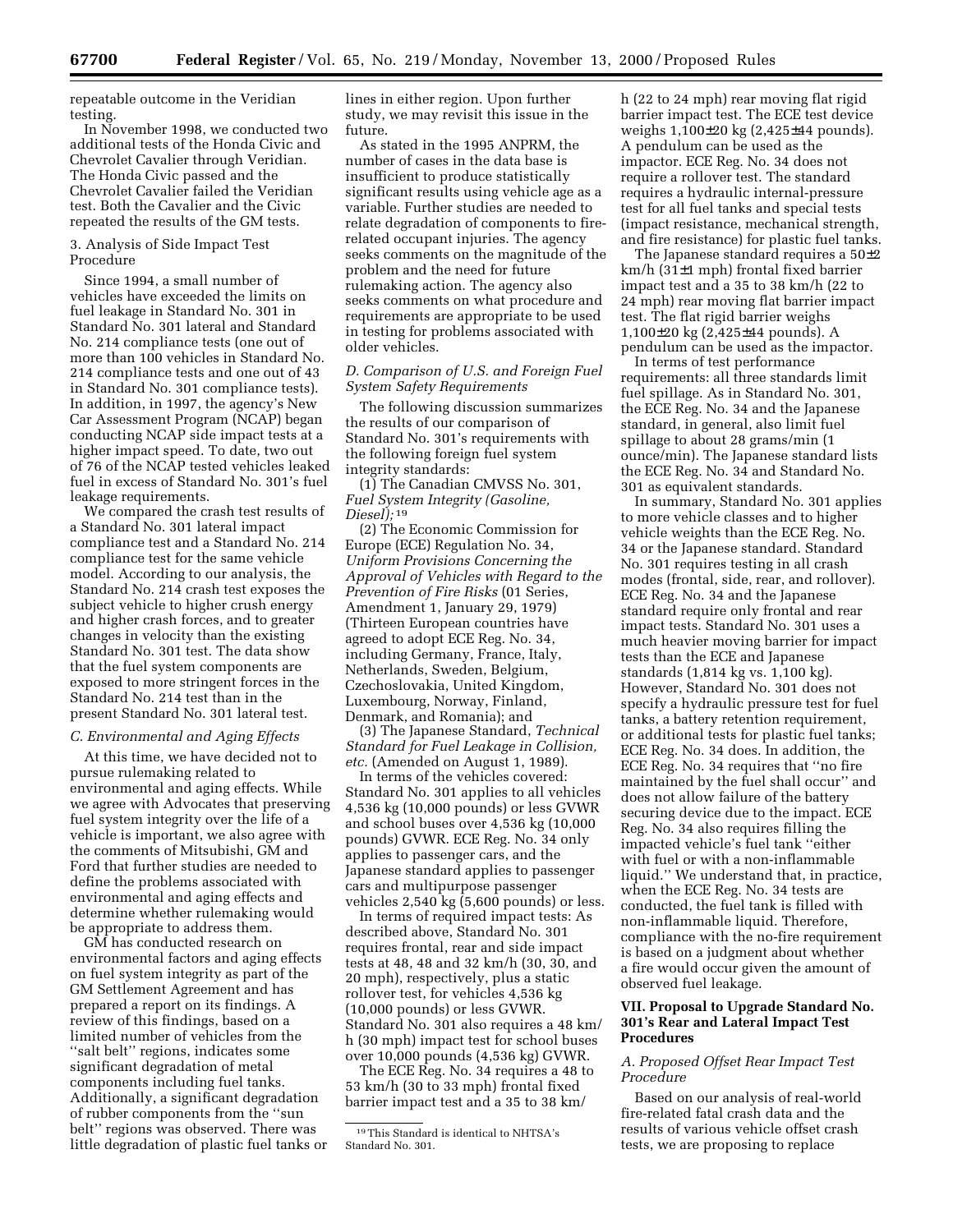Standard No. 301's current rear impact test procedure with one that specifies striking the rear of the test vehicle at 80  $km/h$  (50 mph)  $\pm$  1 km/h with a 1,368 kg (3,015 lb) MDB at a 70 percent overlap with the test vehicle. The MDB face would be located 50 mm (2 inches) lower than the face of the Standard No. 214 barrier to simulate pre-crash braking. We have tentatively concluded that this more stringent test procedure would reduce fire-related deaths and injuries from rear impact crashes.

The greatest number of fatalities due to fire occur in rear impacts. The proposed test procedure simulates a type of rear vehicle-to-vehicle collision that can result in post-crash fire in an otherwise survivable crash: a high speed offset rear strike to the vehicle that results in fuel leakage from a breach in the fuel system; the fuel can ignite during or following impact and lead to a rapidly spreading fire which results in fatalities and injuries. NASS estimates show that the majority of fatal and nonfatal occupant burn injuries in rear impact crashes were in the 34 to 48 km/ h (21 to 30 mph) delta-v range. The proposed test procedure simulates the vehicle-to-vehicle crashes that result in delta-v's of 32 to 48 km/h (20 to 30 mph).

We have tentatively concluded that replacing the current Standard No. 301 rear impact test procedure with the proposed upgraded test procedure is practicable. Crash test results indicate that large, medium and small vehicles could be designed to meet the standard under the proposed upgraded rear impact procedure. In those tests, some small as well as large existing light-duty vehicles already meet the proposed upgrade. Several larger light-duty vehicles, including passenger cars, multipurpose passenger vehicles, and light trucks, all passed the proposed upgrade. In addition, several small vehicles, the Mazda Miata, Chevrolet Metro, Nissan Sentra, and Honda Civic, passed the proposed upgrade. While we are aware that some existing smaller vehicles leaked fuel when tested under the proposed upgraded test procedure (*e.g.,* the 1996 Suzuki Sidekick, Dodge Neon, Geo Prizm, and the 1998 Chevrolet Cavalier, VW Jetta, and Ford Escort), we believe that relatively minor, inexpensive design changes would correct the vast majority of the failures.20 For example, the fuel lines in

the Dodge Neon could be rerouted and the area on top of the tank around the fuel sender unit plastic sealing plate could be reinforced on the VW Jetta.

We are not proposing to require manufacturers to place each vehicle's fuel tank forward of the rear axle as suggested by Advocates. We believe such a requirement is unnecessary and would be design restrictive. We note that the fuel tank of the 1996 Ford Mustang, which passed the proposed rear impact test requirement, is located behind the rear axle. We believe that this test demonstrates that structural and component design is a more critical factor than fuel tank location in maintaining fuel system integrity.

We are also not proposing to use a heavier barrier for light trucks and sport utility vehicles, as suggested by Advocates. As noted above, in a 80 km/ h (50 mph) rear impact offset crash test, a 1,368 kg (3,015 lb) MDB effectively reproduces the damage profile seen in real world crashes that can lead to fires. If a heavier barrier were used, the proposed rear impact crash test would no longer reproduce that profile.21

As to the comments concerning other aspects of crashworthiness, NHTSA plans to upgrade Standard No. 202, ''Head restraints,'' and is considering the possibility of upgrading Standard No. 207, ''Seating systems.''

## *B. Proposed Side Impact Test Procedure*

Commenters on the ANPRM supported replacing Standard No. 301's current lateral crash test with Standard No. 214's side impact crash test, stating that the latter test would impose requirements that are more stringent for evaluating fuel system integrity than the current lateral crash test requirements in Standard No. 301. Manufacturers, safety advocates, and others agreed that this replacement would be beneficial from both a safety and cost perspective. In addition, in November 1992, Volkswagen of America, Inc. (VW) petitioned the agency to replace Standard No. 301's lateral crash test with Standard No. 214's dynamic test. We granted that petition very shortly after it was received.

We are proposing to replace Standard No. 301's current lateral crash test with the side impact crash test of Standard No. 214. Test analyses show that that Standard No. 214 crash test exposes the subject vehicle to higher crush energy and crash forces, and to greater changes in velocity than the existing Standard No. 301 lateral test. The data show that the fuel system components are often exposed to greater forces in the Standard No. 214 test.

Replacing the current Standard No. 301 lateral test with the Standard No. 214 test would both increase safety and reduce certification testing costs for manufacturers. These costs would be reduced because manufacturers would only have to conduct one type of side impact test instead of two.

In proposing to adopt the Standard No. 214 test, we are also proposing a slight change to that test, both as it appears in Standard No. 214, and as it would appear in Standard No. 301. Instead of specifying that the test would be conducted ''at'' 54 km/h (33.5 mph), we are proposing to specify that the test would be conducted at 53 km/h + 1.0 km/h. This is very close to the speed (52.9+0.8 km/h) at which our Office of Vehicle Safety Compliance has been conducting Standard No. 214 tests. In addition to proposing this change to Standard No. 214, we are also deleting several paragraphs of outdated requirements relating solely to vehicles manufactured in the mid-1990s.

#### *C. Additional Considerations*

### 1. Door System Integrity

As discussed previously, NASS data from 1991 to 1998 indicate that potential escape from the fire was made more difficult for most occupants (87 percent for all impacts) with moderate or more serious burns because they (1) were sitting next to a door that was jammed shut by crash forces, (2) did not have a door at their position, or (3) had a part of their body physically restrained by deformed vehicle structure. Real-world crash reports indicate that there were instances in which fire suddenly started several minutes after the vehicle was impacted. Thus, it is critical that occupants are able to quickly and easily exit the vehicle after a crash that could lead to a fire.

We examined the results of the vehicle crash tests we conducted using the offset rear impact test procedure to determine whether the front and rear doors were operable. The driver and passenger side doors in the Ford Mustang, Plymouth Voyager, Chevrolet Blazer, Geo Prizm, Chevrolet Metro and

<sup>20</sup>The Ford Mustang test series demonstrated the technical feasibility of redesigning a failed 1993 Ford Mustang so that it would pass the proposed upgrade test procedure (the 1996 Ford Mustang test). It demonstrated that structural and component design are critical, regardless of the fuel tank location, for passing the proposed upgrade.

<sup>21</sup> In a recent notice regarding Standard No. 214, NHTSA stated:

While the current moving deformable barrier used in Standard 214's dynamic test may be too small and too light to represent the future U.S. fleet, the barrier used in EU 96/27/EC is even smaller in size and mass. Instead of adopting the smaller ECE barrier, NHTSA plans to consider adopting a more representative barrier than the current barrier used in Standard 214.

We note that further research and development would have to be done before a heavier MDB could be developed and proposed for use in any test procedure.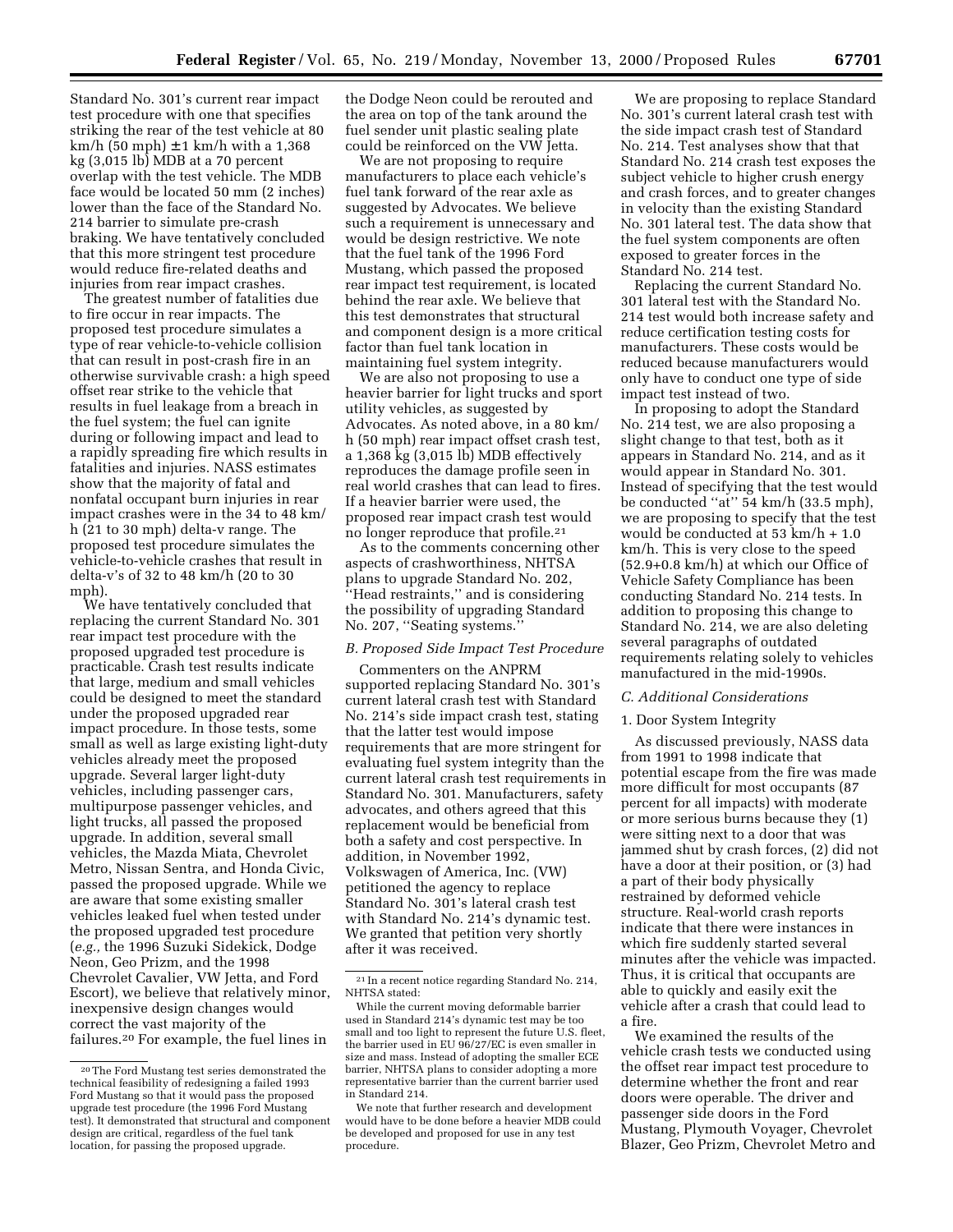the Veridian-tested Honda Civic were all easy to open after the test. The driver side door in the Veridian-tested Chevrolet Cavalier was operable while the passenger side door was not. In the TRC-tested Honda Civic, the driver side door was easy to open; the passenger side door required tools. Tools were needed to open both the driver and passenger side door in the TRC-tested Chevrolet Cavalier. The driver and passenger side doors in the Mazda Miata were reported closed/inoperable. Information was not available on the GM tests of the Honda Civic, Chevrolet Cavalier, Nissan Sentra, VW Jetta, and the Ford Escort. Several of the vehicles had at least one door that was ''easy'' to open or ''operable.'' Several, however, had doors that were inoperable or required tools to open.

In light of these data, we are considering adding a door opening test requirement to Standard No. 206. The purpose of this requirement would be to reduce the risk of injury in the event that a crash results in a fire. The requirement would accomplish this by increasing the chance that vehicle occupants can exit or be extricated from the vehicle after a crash. We request comment on whether such a requirement is necessary and, if so, what type of requirements would be appropriate, objective, and repeatable. Do any manufacturers currently perform post-crash door opening/egress capability tests? If so, how much force is applied to the door? How is the force applied? The ECE's frontal offset crash test requirement (ECE Regulation No. 94, S5.2.5.1, Amendment 2, September 18, 1998) requires that at least one door per row be openable after that frontal crash. Should we include a similar requirement in Standard No. 206 for the Standard No. 301 rear impact crash test? Should we go further and require openability after each type of crash specified in Standard No. 301?

## 2. Lead Time

The agency proposes a lead time of approximately three years for the rear impact test requirements. This proposal is based on the following analysis:

• All vehicles must be tested with the new requirements, which specifies a higher speed than the one currently used by most manufacturers in their testing. Thus, essentially all make/ models that a manufacturer intends to sell after the effective date of these requirements would have to be tested to determine compliance. NHTSA estimates such testing will take at least five months.

• For all vehicles that did not currently comply (6 of 13 vehicles

tested failed at least one test), a remedy must be determined, a prototype solution fabricated and incorporated in the vehicle, and the vehicle retested. With potential iterations, this process could take ten months. The design changes we believe are necessary for the vehicles we have tested have been moderate, not requiring retooling.

• Finally, the changes must be implemented on the production line. This is about a 12 month process.

These three factors indicate that a lead time of about 27 months is reasonably necessary. However, if retooling is necessary for some vehicles (we tested 13 make/models), at least an additional 6 months must be added to the process, making the total 33 months. Thus, as noted above, we propose a lead time of approximately three years for the rear impact test requirements. These estimates are based on a study conducted for NHTSA by Ludtke & Associates and documented in a report titled ''FMVSS 301 Fuel System Integrity Rear Impact Test Upgrade: Cost, Weight and Lead Time Analysis,'' dated September 21, 1999. This report is available in the docket for this rulemaking.

As to the new side impact test requirements, few, if any, design changes would be necessary. However, manufacturers would need to certify compliance using the new procedure. Therefore, we propose to put the side impact test requirements into effect on the first September 1st that occurs at least 12 months after the issuance of the final rule.

Between the issuance of the final rule and the effective date of the upgraded Standard, the manufacturers would be allowed the option of certifying to the Standard No. 301 rear and/or side impact requirements based either on the current test procedure or the new procedure. However, consistent with our other recent amendments adding options to our safety standards, a manufacturer would have to select irrevocably a particular option when it certifies the vehicle.

3. Request for Comments on Particular Issues

In addition to the matters discussed above, we seek responses to the following questions:

a. Are there any real-world data, other than the data that the agency has already analyzed for this proposed upgrade, that may better describe the relationship between the risk of occupant injury due to fire and crash severity?

b. Vehicle manufacturers.

i. How many of your vehicle models would need some redesign to comply with the proposed offset rear impact test procedure? Describe the type and extent of design changes. What costs would be associated with those redesigns? Would you have any significant problems completing necessary redesigns within the three-year lead time? If so, please identify those problems and indicate how much lead time would you need.

ii. How many of your vehicle models would need some redesign to comply with the proposed side impact test procedure? Describe the type and extent of design changes. What costs would be associated with those redesigns? Please indicate how much lead time you would need and why.

c. What impact would the proposed changes have on vehicle safety?

d. Are the proposals sufficient and appropriate for the different sizes and types of vehicles?

e. In the various crash tests that were performed during the research for this rulemaking, the values of head and neck injury criteria measured by the responses of the two front Hybrid III anthropomorphic test devices were much higher than acceptable thresholds. Direct contact of the head of the dummy with the interior of the vehicle compartment, which occurred when the front seat rotated backward excessively due to the rear impact, contributed to these high values. These high values raise concerns about head and neck protection of the occupants. The rear impact testing also raised concerns are also raised about the seat back strength as most seat backs collapsed in those tests. What do the high HIC values and neck loadings registered by the test dummies in those tests indicate about the real world potential for trauma injury to vehicle occupants in rear impacts? Could future vehicles be designed to provide both the improved fuel system integrity necessary to meet the more stringent requirements proposed in this NPRM and, at the same time, provide improved occupant protection in such impacts?

f. How do seat back failures influence the injury potential in rear impacts? Please provide data and other information that would aid the agency in determining the need for improving seat back strength and the appropriate requirements for doing so.

g. Should we require vehicles to retain fuel system integrity in tests with 5th percentile female dummies, as well as with 50th percentile male dummies, as is currently required?

h. We are proposing to eliminate the second sentence in S7.1.6(b) from Standard No. 301. That sentence reads: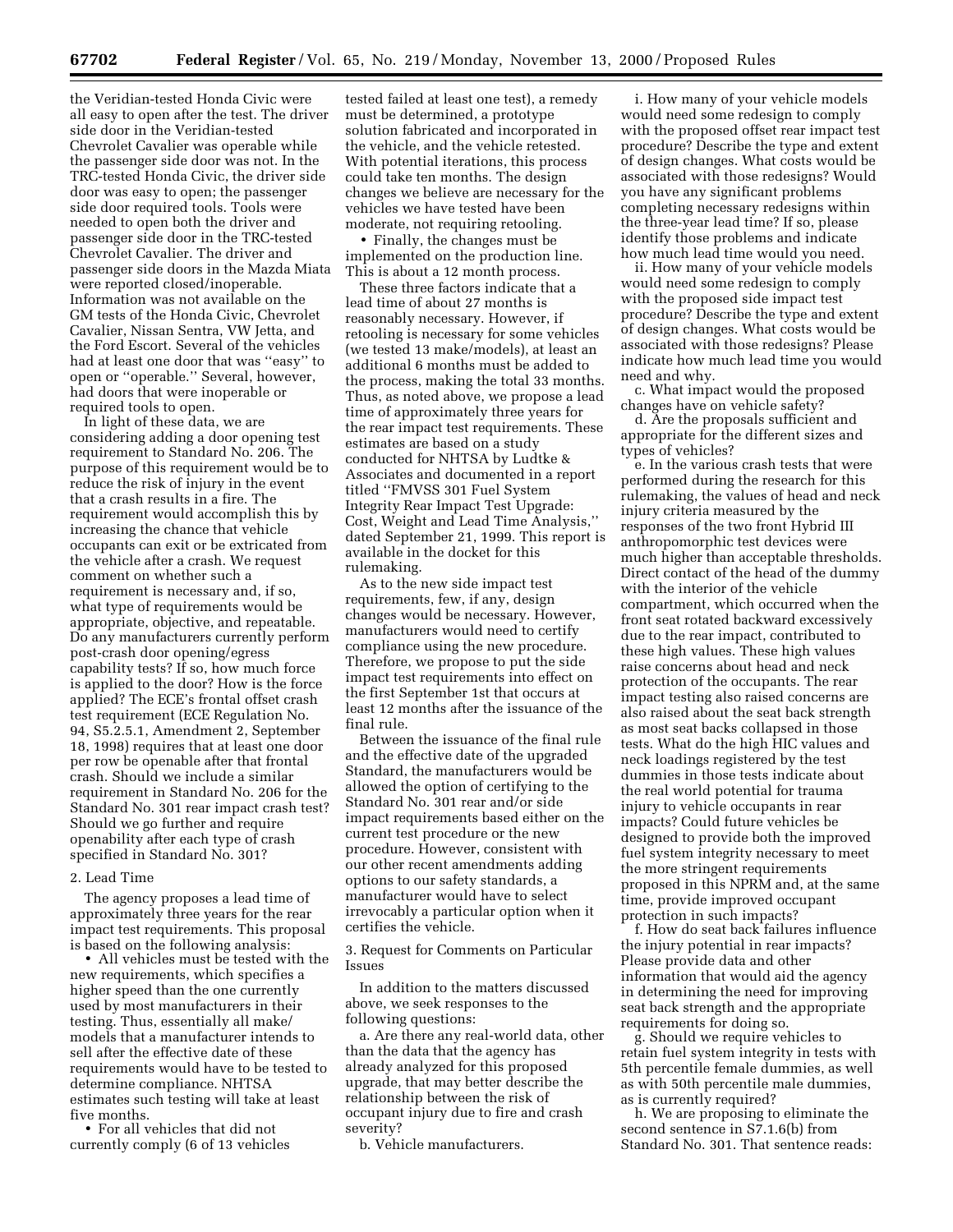''If the weight on any axle, when the vehicle is loaded to unloaded vehicle weight plus dummy weight, exceeds the axle's proportional share of the test weight, the remaining weight shall be placed so that the weight on that axle remains the same.'' Given the specifications in S7.1.6(a) concerning the placement of rated cargo and luggage capacity weight in the luggage area and the placement of dummies, is the second sentence in S7.1.6(b) needed for conducting Standard No. 301 compliance tests?

i. For the rear offset moving deformable barrier test conditions, we are proposing that the barrier be the same as the one shown in Figure 2 of Standard No. 214, 49 CFR 571.214 and specified in 49 CFR part 587, with one exception. The exception is that the face of the barrier would be positioned in the rear impact test so that it is 50 mm (2 inches) lower than the barrier face height specified in the current Standard No. 214, Figure 2. Positioning the barrier face in that manner might make it necessary for us to change slightly the center of gravity and moment of inertia specifications in paragraphs 587.6(d) and (e) of Part 587 of Title 49 CFR for the purposes of testing under Standard No. 301. The agency is in the process of determining the necessary changes to the specifications and plans to docket its findings during the comment period on this notice. Comments are requested on any necessary changes.

j. With respect to side impact crashes that result in fires, this proposal to upgrade Standard No. 301 addresses vehicle-to-vehicle crashes. As noted above, there are approximately two to eight times as many side collision fires (depending on vehicle type) when the object struck is another vehicle compared to a narrow object such as a pole. However, as also noted above, the side collision fire rate for cars, light trucks, and vans is highest when a narrow object is struck. Would it therefore be reasonable to consider a pole side impact test as part of a subsequent upgrading of the Standard?

k. Should the agency amend FMVSS No. 301 to prohibit fuel leakage in any crash test under FMVSS No. 208?

## **VIII. Rulemaking Analyses**

## *A. Executive Order 12866 and DOT Regulatory Policies and Procedures*

NHTSA has considered the impact of this final rule under E.O. 12866 and the Department of Transportation's regulatory policies and procedures. This rule was not reviewed under E.O. 12866, ''Regulatory Planning and Review'' and is not considered

significant under the Department of Transportation's regulatory policies and procedures.

The agency has prepared a Preliminary Regulatory Evaluation (PRE) describing the economic and other effects of this proposal. The average cost for vehicles that would need to be modified to meet the proposed rear seat requirements is \$5 per vehicle. Based on our estimate that 46 percent of the fleet does not currently meet the proposal and on an estimated 15.2 million total sales, we estimate that the total cost for the fleet would be \$35 million annually.

The target population of crashes includes multi-vehicle crashes in which a passenger vehicle is struck in the rear by another passenger vehicle and the fire starts in the struck vehicle. There are an estimated 57 fatalities and 119 non-fatal injuries annually in the target population. The non-fatal burn injuries in that population of crashes were mostly minor and were typically not the most severe injury to the occupant. Our estimate of benefits ranges from 8 to 21 lives saved annually, once all vehicles on the road meet the proposed rear impact test.

While we believe the FMVSS 214 side impact test is somewhat stricter than the existing side impact test in FMVSS 301, we could not quantify any benefits in side impacts. There are less than 100 fatalities annually in multi-vehicle side impacts resulting in fire. More important, only one out of more than 100 vehicles tested failed the proposed fuel leakage requirements using the FMVSS 214 proposed test. Based on those test results, it appears that few vehicles would have to be modified to meet the proposed side impact test.

### *B. Regulatory Flexibility Act*

NHTSA has also considered the effects of this proposed rule under the Regulatory Flexibility Act. I hereby certify that it would not have a significant economic impact on a substantial number of small entities. Further, the amendments primarily affect passenger car and light truck manufacturers which are not small entities under 5 U.S.C. 605(b). The Small Business Administration's regulations at 13 CFR part 121 define a small business, in part, as a business entity ''which operates primarily within the United States.'' (13 CFR 121.105(a)). The agency estimates that there are at most five small final stage manufacturers of passenger cars in the U.S. and no small manufacturers of light trucks, producing a combined total of at most 500 cars each year. It is unknown how many of their vehicle models

currently meet the proposed requirements. Comments are requested on the impact of this proposal on small vehicle manufacturers.

There are a large number of secondstage manufacturers that could be affected by this proposal. Second-stage manufacturers buy a chassis from a firststage manufacturer and finish it to the consumer's specifications. The manufacturers that put a work-related body on a pickup truck chassis (like a small tow truck) often perform manufacturing operations affecting the fuel system, both in the structure around the fuel tank and where the fuel filler neck attaches to the body. Other second-stage manufacturers use a van chassis or an incomplete vehicle for ambulances, small mobile homes, small school buses, etc. Typically, the firststage manufacturer provides the secondstage manufacturer with a body builder's guide which tells the secondstage manufacturer what it can do and still either pass along the original equipment manufacturer's certification for compliance with Standard No. 301 (for chassis cabs) or otherwise be confident that the vehicle will comply (for other types of incomplete vehicles). To the extent that a second-stage manufacturer deviates from the guide, it would have to certify compliance on their own. The agency tentatively concludes that few final stage manufacturers would do so and that therefore this would not result in a significant economic impact on these companies. Comments are requested on this tentative conclusion.

### *C. National Environmental Policy Act*

NHTSA has analyzed this rulemaking action for the purposes of the National Environmental Policy Act. The agency has concluded that implementation of this action would not have any significant impact on the quality of the human environment.

# *D. Executive Order 13132 (Federalism)*

The agency has analyzed this rulemaking in accordance with the principles and criteria contained in Executive Order 13132 and has determined that it does not have sufficient federalism implications to warrant consultation with State and local officials or the preparation of a federalism summary impact statement. The proposal would not have any substantial effects on the States, or on the current Federal-State relationship, or on the current distribution of power and responsibilities among the various local officials.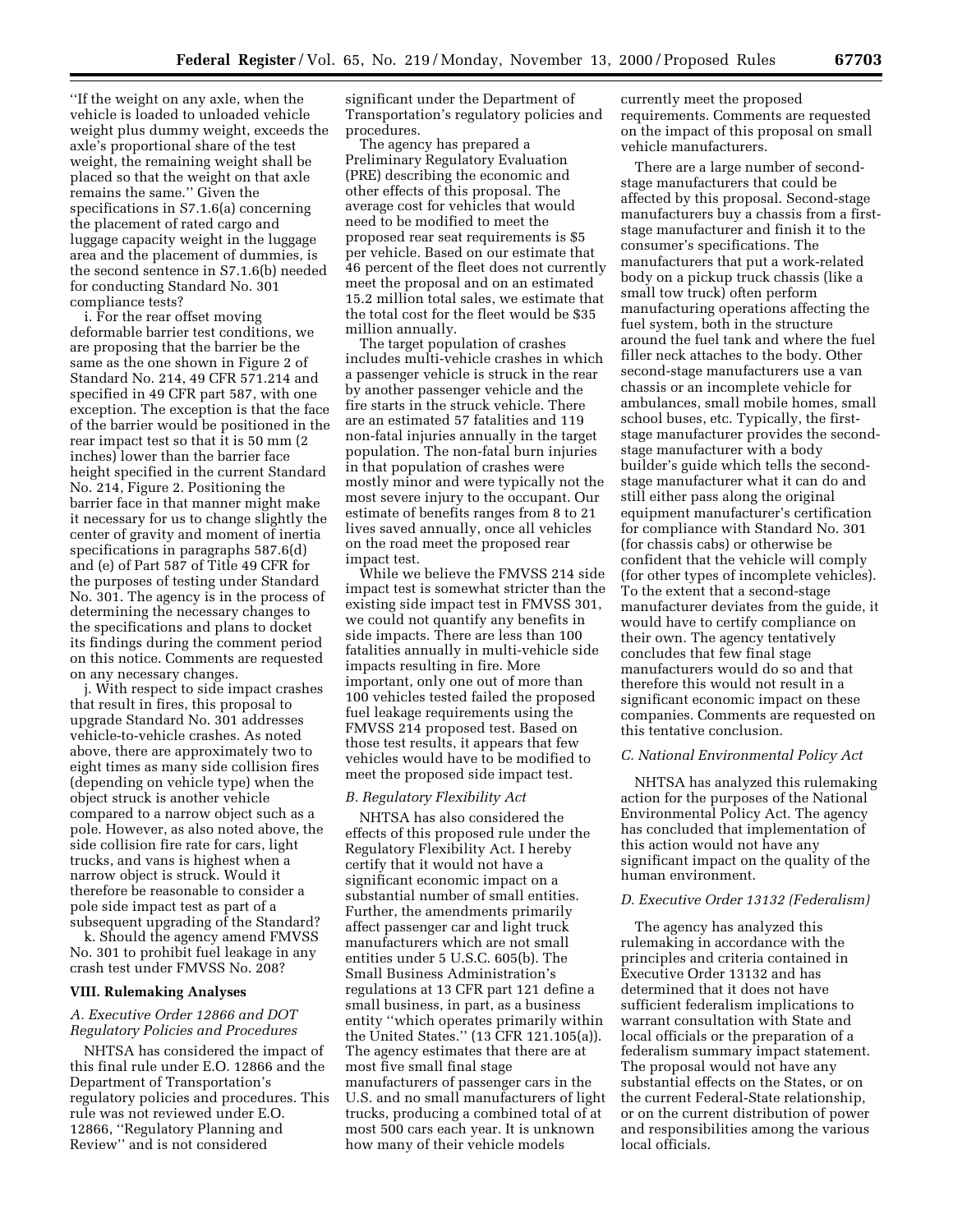### *E. Unfunded Mandates Act*

The Unfunded Mandates Reform Act of 1995 requires agencies to prepare a written assessment of the costs, benefits and other effects of proposed or final rules that include a Federal mandate likely to result in the expenditure by State, local or tribal governments, in the aggregate, or by the private sector, of more than \$100 million annually (adjusted for inflation with base year of 1995). As indicated above, NHTSA anticipates that this proposed rule would not result in an annual expenditure of \$100 million.

#### *F. Civil Justice Reform*

These amendments would not have any retroactive effect. Under 49 U.S.C. 30103, whenever a Federal motor vehicle safety standard is in effect, a State may not adopt or maintain a safety standard applicable to the same aspect of performance which is not identical to the Federal standard, except to the extent that the state requirement imposes a higher level of performance and applies only to vehicles procured for the State's use. 49 U.S.C. 30161 sets forth a procedure for judicial review of final rules establishing, amending or revoking Federal motor vehicle safety standards. That section does not require submission of a petition for reconsideration or other administrative proceedings before parties may file suit in court.

# *G. National Technology Transfer and Advancement Act*

Under the National Technology Transfer and Advancement Act of 1995 (NTTAA) (Public Law 104–113), ''all Federal agencies and departments shall use technical standards that are developed or adopted by voluntary consensus standards bodies, using such technical standards as a means to carry out policy objectives or activities determined by the agencies and departments.'' We surveyed several voluntary standards organizations to see whether there were any voluntary standards that were applicable to this rulemaking. Standard No. 301's current rear and lateral moving barrier crash test requirements are the same as the Society of Automotive Engineer's (SAE) Standard for rear and side barrier collision tests, SAE, J972. Today's notice proposes to amend Standard No. 301's current rear and lateral moving barrier crash test requirements. The American National Standards Institute (ANSI) and the International Standards Organization (ISO) do not have any automobile fire protection standards relevant to this rulemaking. We seek

comment on whether there are any other voluntary standards that may be applicable to this rulemaking.

## *H. Paperwork Reduction Act*

This rule does not contain any collection of information requirements requiring review under the Paperwork Reduction Act of 1995 (Public Law 104– 13).

### *I. Plain Language*

Executive Order 12866 and the President's memorandum of June 1, 1998, require each agency to write all rules in plain language. Application of the principles of plain language includes consideration of the following questions:

—Have we organized the material to suit the public's needs?

—Are the requirements in the rule clearly stated?

—Does the rule contain technical language or jargon that is not clear?

—Would a different format (grouping and order of sections, use of headings, paragraphing) make the rule easier to understand?

—Would more (but shorter) sections be better?

—Could we improve clarity by adding tables, lists, or diagrams?

—What else could we do to make the rule easier to understand?

If you have any responses to these questions, please include them in your comments on this NPRM.

### **IX. Submission of Comments**

*How Can I Influence NHTSA's Thinking on This Proposed Rule?*

In developing this NPRM, we tried to address the concerns of all our stakeholders. Your comments will help us improve this rule. We invite you to provide different views on options we propose, new approaches we have not considered, new data, how this proposed rule may affect you, or other relevant information. We welcome your views on all aspects of this proposed rule, but request comments on specific issues throughout this document. We grouped these specific requests near the end of the sections in which we discuss the relevant issues. Your comments will be most effective if you follow the suggestions below:

Explain your views and reasoning as clearly as possible.

• Provide solid technical and cost data to support your views.

• If you estimate potential costs, explain how you arrived at the estimate.

• Tell us which parts of the NPRM you support, as well as those with which you disagree.

• Provide specific examples to illustrate your concerns.

• Offer specific alternatives.

• Refer your comments to specific sections of the NPRM, such as the units or page numbers of the preamble, or the regulatory sections.

• Be sure to include the name, date, and docket number with your comments.

# *How Do I Prepare and Submit Comments?*

Your comments must be written and in English. To ensure that your comments are correctly filed in the Docket, please include the docket number of this document in your comments.

Your comments must not be more than 15 pages long. (49 CFR 553.21). We established this limit to encourage you to write your primary comments in a concise fashion. However, you may attach necessary additional documents to your comments. There is no limit on the length of the attachments.

Please submit two copies of your comments, including the attachments, to Docket Management at the address given above under **ADDRESSES**.

In addition, for those comments of 4 or more pages in length, we request that you send one copy on computer disc to: Dr. George Mouchahoir, Chief, Special Vehicles & Systems Division, NPS–12, National Highway Traffic Safety Administration, 400 Seventh Street, SW, Washington, DC 20590. We emphasize that this is not a requirement. However, we ask that you do this to aid us in expediting our review of all comments. The copy on computer disc may be in any format, although we would prefer that it be in WordPerfect 8.

Comments may also be submitted to the docket electronically by logging onto the Dockets Management System website at http://dms.dot.gov. Click on ''Help & Information'' or ''Help/Info'' to obtain instructions for filing the document electronically.

## *How Can I Be Sure That my Comments Were Received?*

If you wish Docket Management to notify you upon its receipt of your comments, enclose a self-addressed, stamped postcard in the envelope containing your comments. Upon receiving your comments, Docket Management will return the postcard by mail.

# *How Do I Submit Confidential Business Information?*

If you wish to submit any information under a claim of confidentiality, you should submit three copies of your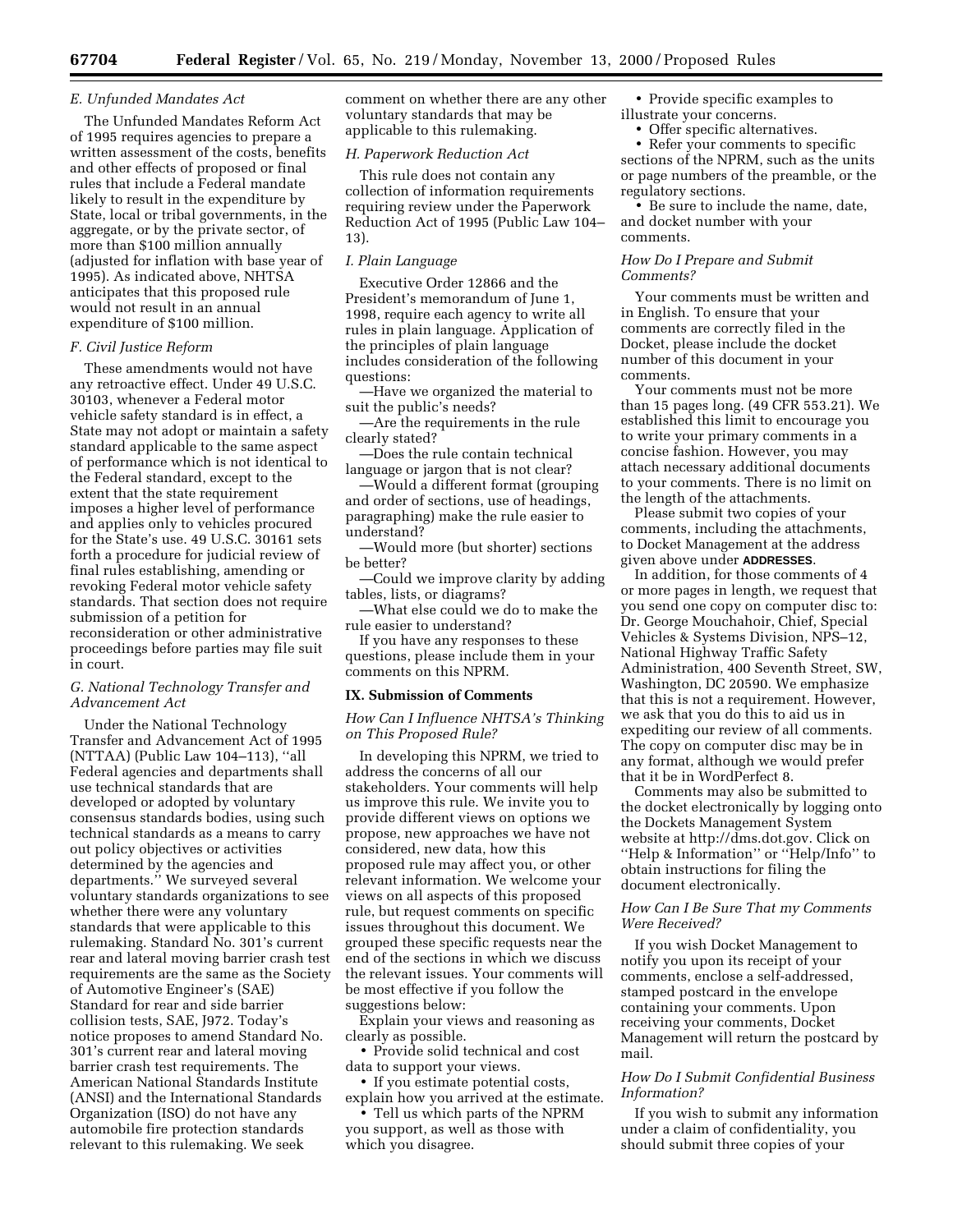complete submission, including the information you claim to be confidential business information, to the Chief Counsel, NHTSA, at the address given above under **FOR FURTHER INFORMATION CONTACT**. In addition, you should submit two copies, from which you have deleted the claimed confidential business information, to Docket Management at the address given above under **ADDRESSES**. When you send a comment containing information claimed to be confidential business information, you should include a cover letter setting forth the information specified in our confidential business information regulation. (49 CFR part 512.)

## *Will the Agency Consider Late Comments?*

We will consider all comments that Docket Management receives before the close of business on the comment closing date indicated above under **DATES**. To the extent possible, we will also consider comments that Docket Management receives after that date. If Docket Management receives a comment too late for us to consider it in developing a final rule (assuming that one is issued), we will consider that comment as an informal suggestion for future rulemaking action.

## *How Can I Read the Comments Submitted by Other People and Other Materials Relevant to This Rulemaking?*

You may view the materials in the docket for this rulemaking on the Internet. This materials include the written comments submitted by other interested persons and the preliminary regulatory evaluation prepared by this agency. You may read them at the address given above under **ADDRESSES**. The hours of the Docket are indicated above in the same location.

You may also see the comments and materials on the Internet. To read them on the Internet, take the following steps:

(1) Go to the Docket Management System (DMS) Web page of the Department of Transportation (http:// dms.dot.gov/).

(2) On that page, click on ''search.''

(3) On the next page *(http:// dms.dot.gov/search/)*, type in the fourdigit docket number shown at the beginning of this document. Example: If the docket number were ''NHTSA– 2000–1234,'' you would type ''1234.'' After typing the docket number, click on ''search.''

(4) On the next page, which contains docket summary information for the materials in the docket you selected, click on the desired comments. You may download the comments.

Please note that even after the comment closing date, we will continue to file relevant information in the Docket as it becomes available. Further, some people may submit late comments. Accordingly, we recommend that you periodically check the Docket for new material.

## **X. Proposed Regulatory Text**

## **List of Subjects in 49 CFR Part 571**

Motor vehicle safety, Reporting and record keeping requirements, Tires.

In consideration of the foregoing, the agency is proposing to amend 49 CFR part 571 as follows:

# **PART 571—FEDERAL MOTOR VEHICLE SAFETY STANDARDS**

1. The authority citation for part 571 would be revised to read as follows:

**Authority:** 49 U.S.C. 322, 30111, 30115, 30117, and 30166; delegation of authority at 49 CFR 1.50.

2. Section 571.214 would be amended by revising S3(b) to read as follows and by removing and reserving S3(c) and S3(d).

# **§ 571.214 Standard No. 214; Side impact protection.**

\* \* \* \* \* S3. *Requirements.* \*\*\*

(b) When tested under the conditions of S6, each passenger car manufactured on or after September 1, 1996 shall meet the requirements of S5.1, S5.2, and S5.3 in a 53 km/h  $(\pm 1.0 \text{ km/h})$  impact in which the car is struck on either side by a moving deformable barrier. 49 CFR part 572, subpart F 50th percentile male test dummies are placed in the front and rear outboard seating positions on the struck side of the car. However, the rear seat requirements do not apply to passenger cars with a wheelbase greater than 3302 mm, or to passenger cars which have rear seating areas that are so small that the part 572, subpart F dummies cannot be accommodated according to the positioning procedure specified in S7.

(c) [Reserved]

(d) [Reserved]

3. Section 571.301 would be amended by revising S6.1, S6.2, S6.3, S7.1.6(b), S7.2, and S7.3, and adding a new figure 3 at the end of the section to read as follows:

# **§ 571.301 Standard No. 301; Fuel system integrity.**

\* \* \* \* \* S6.1 Frontal barrier crash. When the vehicle traveling longitudinally forward at any speed up to and including 48 km/ h impacts a fixed collision barrier that is perpendicular to the line of travel of

the vehicle, or at any angle up to 30 degrees in either direction from the perpendicular to the line of travel of the vehicle, with 49 CFR part 572 50th percentile male test dummies at each front outboard designated seating position, under the applicable conditions of S7, fuel spillage must not exceed the limits of S5.5.

S6.2 Rear offset moving barrier crash. When the vehicle is impacted from the rear by an offset moving deformable barrier at 80 km/h (± 1.0 km/ h) with 49 CFR part 572 50th percentile male test dummies at each front outboard designated seating position, under the applicable conditions of S7, fuel spillage must not exceed the limits of S5.5.

S6.3 Side moving barrier crash. When the vehicle is impacted on either side by a moving deformable barrier at 53 km/h (± 1.0 km/h) with 49 CFR part 572 50th percentile male test dummies at positions required for testing to S7 of Standard No. 214, under the applicable conditions of S7, fuel spillage must not exceed the limits of S5.5.

 $\star$   $\star$  $S7.1.6$  \* \* \*

\* \* \* \* \* (b) Except as specified in S7.1.1, a multipurpose passenger vehicle, truck, or bus with a GVWR of 4,536 kg or less is loaded to its unloaded vehicle weight, plus the necessary test dummies, as specified in S6, plus 136 kg or its rated cargo and luggage capacity weight, whichever is less, secured to the vehicle and distributed so that the weight on each axle as measured at the tire-ground interface is proportional to its GAWR. Each dummy is restrained only by means that are installed in the vehicle for protection at its seating position. \* \* \* \* \*

S7.2 Side moving deformable barrier test conditions. The side moving deformable barrier crash test conditions are those specified in S6 of Standard No. 214, 49 CFR 571.214.

S7.3 Rear offset moving deformable barrier test conditions. The moving deformable barrier is the same as the one shown in Figure 2 of Standard No. 214, 49 CFR 571.214 and specified in 49 CFR part 587, except as otherwise specified in paragraph S7.3(b). The barrier and test vehicle are positioned so that at impact—

(a) The test vehicle is stationary;

(b) The deformable face of the barrier is mounted on the barrier 50 mm lower than the height specified in Standard No. 214, Figure 2;

(c) The barrier is traveling at 80 km/ h  $(\pm 1.0 \text{ km/h})$ ; and

(d) The barrier impacts the test vehicle with the longitudinal centerline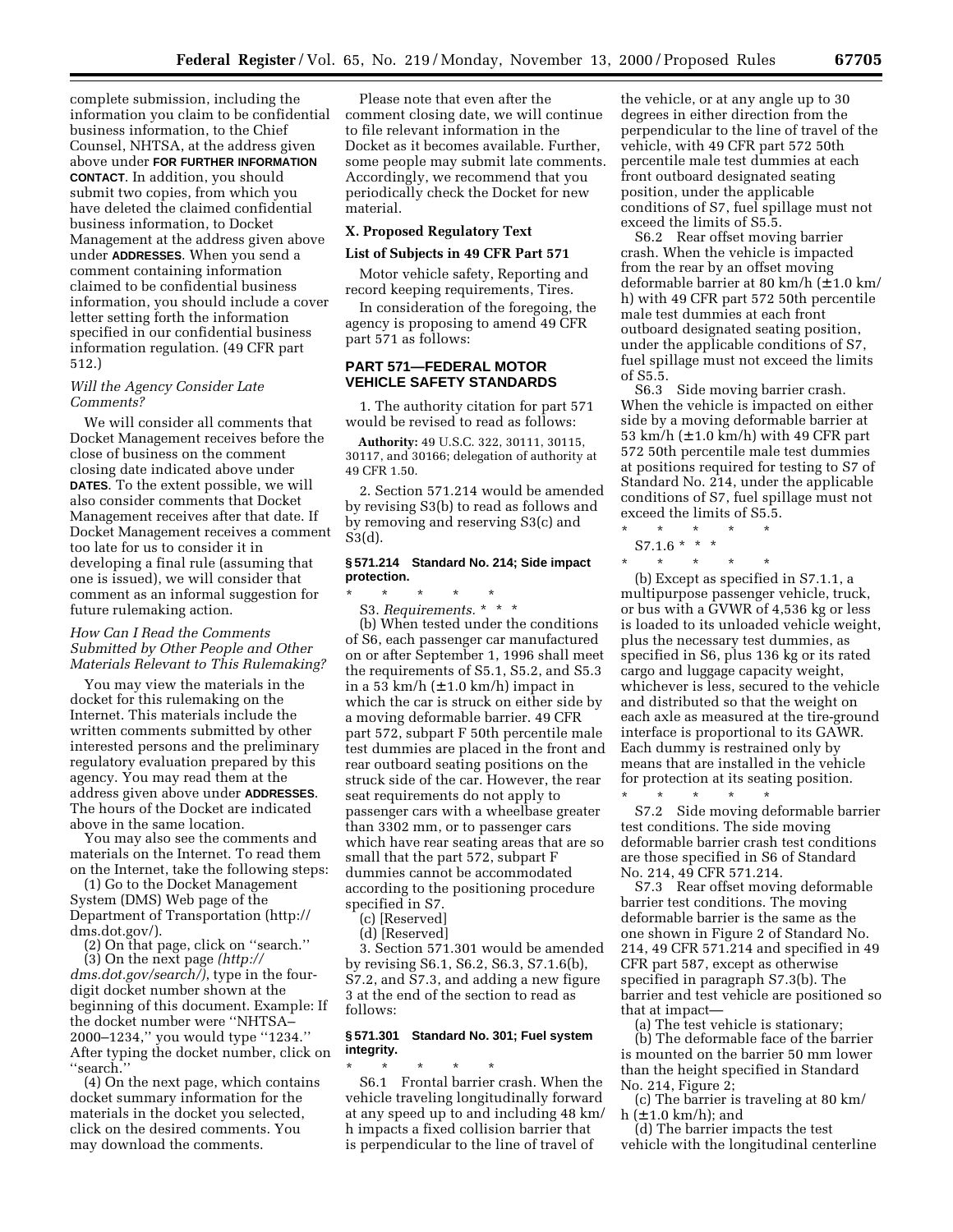▀

of the vehicle parallel to the line of travel and perpendicular to the barrier face within a tolerance of  $\pm$  5 degrees. The test vehicle and barrier face are aligned so that the barrier strikes the rear of the vehicle with 70 percent overlap toward either side of the vehicle. So aligned, the barrier face fully

engages one half of the rear of the vehicle and partially engages the other half. At impact, the vehicle's longitudinal centerline is located inboard of the side edge of the barrier face by a distance equal to 20 percent of the vehicle's width ± 50 mm. (See Figure 3.) The vehicle's width is the

maximum dimension measured across the widest part of the vehicle, including bumpers and molding but excluding such components as exterior mirrors, flexible mud flaps, marker lamps, and dual rear wheel configurations.

\* \* \* \* \*